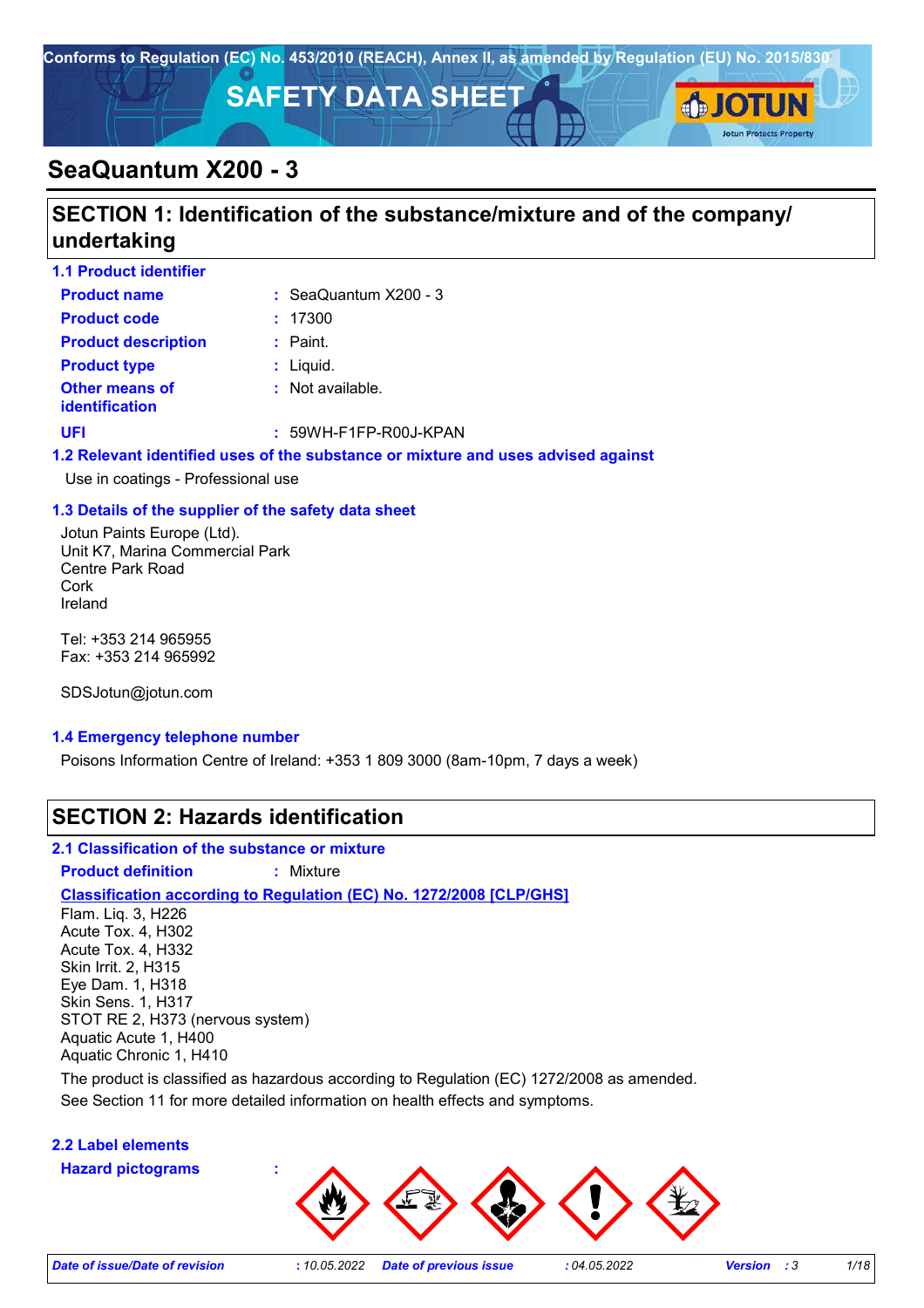## **SECTION 2: Hazards identification**

| <b>Signal word</b>                                                                                                                                              | : Danger.                                                                                                                                                                                                                                                                                                                                                                                                                                                                                                                                                                                                     |
|-----------------------------------------------------------------------------------------------------------------------------------------------------------------|---------------------------------------------------------------------------------------------------------------------------------------------------------------------------------------------------------------------------------------------------------------------------------------------------------------------------------------------------------------------------------------------------------------------------------------------------------------------------------------------------------------------------------------------------------------------------------------------------------------|
| <b>Hazard statements</b>                                                                                                                                        | : H226 - Flammable liquid and vapour.<br>H302 + H332 - Harmful if swallowed or if inhaled.<br>H315 - Causes skin irritation.<br>H317 - May cause an allergic skin reaction.<br>H318 - Causes serious eye damage.<br>H373 - May cause damage to organs through prolonged or repeated exposure.<br>(nervous system)<br>H410 - Very toxic to aquatic life with long lasting effects.                                                                                                                                                                                                                             |
| <b>Precautionary statements</b>                                                                                                                                 |                                                                                                                                                                                                                                                                                                                                                                                                                                                                                                                                                                                                               |
| <b>General</b>                                                                                                                                                  | : Not applicable.                                                                                                                                                                                                                                                                                                                                                                                                                                                                                                                                                                                             |
| <b>Prevention</b>                                                                                                                                               | : P280 - Wear protective gloves. Wear eye or face protection.<br>P210 - Keep away from heat, hot surfaces, sparks, open flames and other ignition<br>sources. No smoking.<br>P273 - Avoid release to the environment.<br>P260 - Do not breathe vapour.<br>P270 - Do not eat, drink or smoke when using this product.                                                                                                                                                                                                                                                                                          |
| <b>Response</b>                                                                                                                                                 | : P391 - Collect spillage.<br>P314 - Get medical advice/attention if you feel unwell.<br>P304 + P312 - IF INHALED: Call a POISON CENTER or doctor if you feel unwell.<br>P362 + P364 - Take off contaminated clothing and wash it before reuse.<br>P302 + P352 - IF ON SKIN: Wash with plenty of water.<br>P333 + P313 - If skin irritation or rash occurs: Get medical advice or attention.<br>P305 + P351 + P338, P310 - IF IN EYES: Rinse cautiously with water for several<br>minutes. Remove contact lenses, if present and easy to do. Continue rinsing.<br>Immediately call a POISON CENTER or doctor. |
| <b>Storage</b>                                                                                                                                                  | : Not applicable.                                                                                                                                                                                                                                                                                                                                                                                                                                                                                                                                                                                             |
| <b>Disposal</b>                                                                                                                                                 | : P501 - Dispose of contents and container in accordance with all local, regional,<br>national and international regulations.                                                                                                                                                                                                                                                                                                                                                                                                                                                                                 |
| <b>Hazardous ingredients</b>                                                                                                                                    | : dicopper oxide<br>xylene<br>colophony<br>copper pyrithione                                                                                                                                                                                                                                                                                                                                                                                                                                                                                                                                                  |
| <b>Supplemental label</b><br>elements                                                                                                                           | : Not applicable.                                                                                                                                                                                                                                                                                                                                                                                                                                                                                                                                                                                             |
| <b>Additional information</b>                                                                                                                                   | : Antifouling. Active substances: dicopper oxide (CAS 1317-39-1) 49.8 % w/w, copper<br>pyrithione (CAS 14915-37-8) 1.6 % w/w. Do not reuse empty containers. Read<br>Technical Data Sheet and Safety Data Sheet before use. For professional use only.                                                                                                                                                                                                                                                                                                                                                        |
| In compliance                                                                                                                                                   | : IMO Antifouling System Convention compliant (AFS/CONF/26).                                                                                                                                                                                                                                                                                                                                                                                                                                                                                                                                                  |
| <b>Annex XVII - Restrictions</b><br>on the manufacture,<br>placing on the market and<br>use of certain dangerous<br>substances, mixtures and<br><b>articles</b> | : Not applicable.                                                                                                                                                                                                                                                                                                                                                                                                                                                                                                                                                                                             |
| <b>Special packaging requirements</b>                                                                                                                           |                                                                                                                                                                                                                                                                                                                                                                                                                                                                                                                                                                                                               |
| <b>Containers to be fitted</b><br>with child-resistant<br>fastenings                                                                                            | : Not applicable.                                                                                                                                                                                                                                                                                                                                                                                                                                                                                                                                                                                             |
| <b>Tactile warning of danger</b>                                                                                                                                | : Not applicable.                                                                                                                                                                                                                                                                                                                                                                                                                                                                                                                                                                                             |
|                                                                                                                                                                 |                                                                                                                                                                                                                                                                                                                                                                                                                                                                                                                                                                                                               |
| <b>2.3 Other hazards</b><br><b>Product meets the criteria</b><br>for PBT or vPvB according<br>to Regulation (EC) No.<br>1907/2006, Annex XIII                   | : This mixture does not contain any substances that are assessed to be a PBT or a<br>vPvB.                                                                                                                                                                                                                                                                                                                                                                                                                                                                                                                    |
| <b>Date of issue/Date of revision</b>                                                                                                                           | 2/18<br>: 10.05.2022<br><b>Date of previous issue</b><br>:04.05.2022<br>Version : 3                                                                                                                                                                                                                                                                                                                                                                                                                                                                                                                           |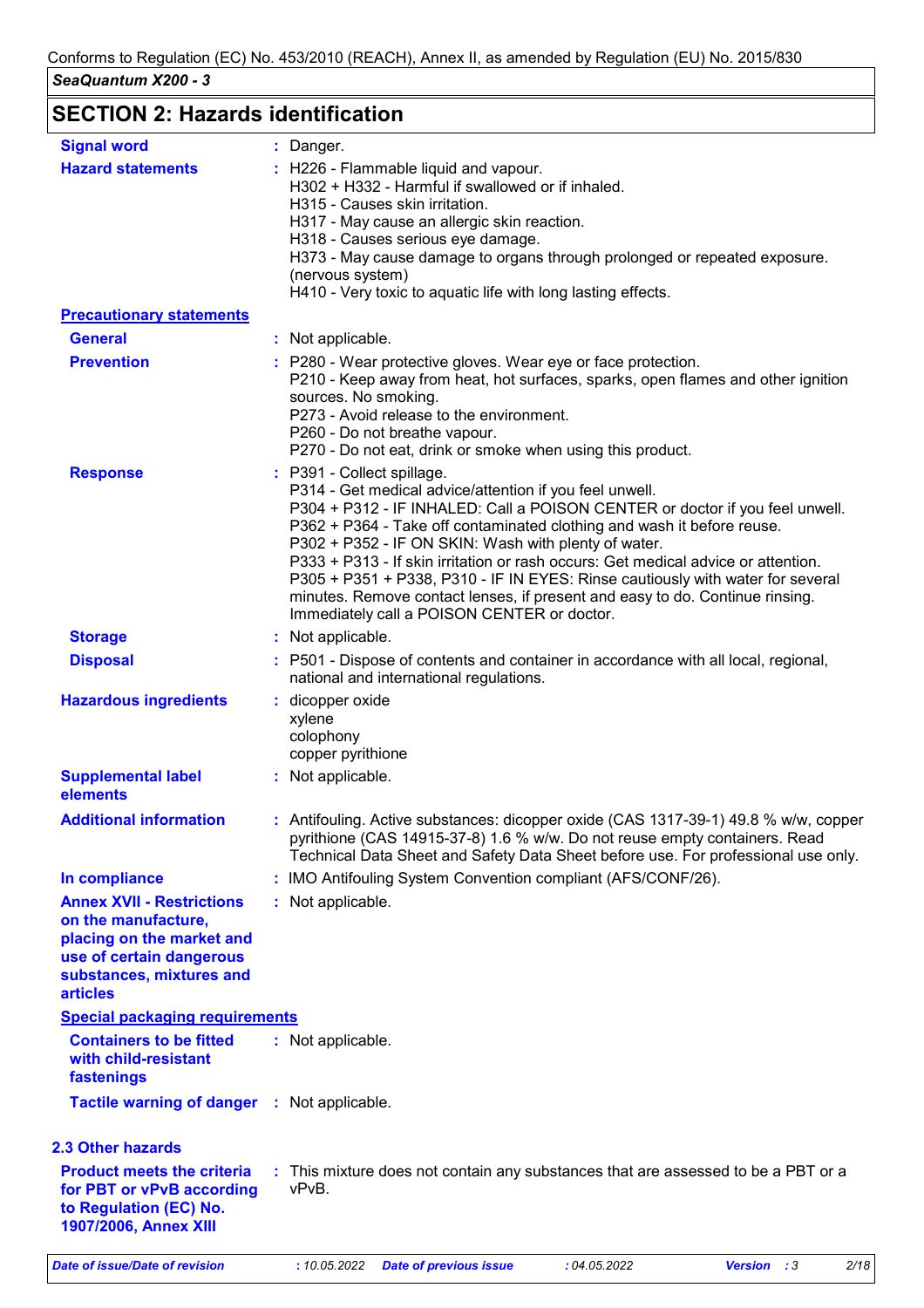## **SECTION 2: Hazards identification**

**Other hazards which do : not result in classification** : None known.

## **SECTION 3: Composition/information on ingredients**

| <b>Product/ingredient name</b> | <b>Identifiers</b>                                                                     | <b>Weight %</b> | <b>Regulation (EC) No.</b><br>1272/2008 [CLP]                                                                                                                                                                                                       | <b>Type</b> |
|--------------------------------|----------------------------------------------------------------------------------------|-----------------|-----------------------------------------------------------------------------------------------------------------------------------------------------------------------------------------------------------------------------------------------------|-------------|
| dicopper oxide                 | REACH #:<br>01-2119513794-36<br>EC: 215-270-7<br>CAS: 1317-39-1<br>Index: 029-002-00-X | $≥25 - ≤50$     | Acute Tox. 4, H302<br>Acute Tox. 4, H332<br>Eye Dam. 1, H318<br>Aquatic Acute 1, H400<br>$(M=100)$<br>Aquatic Chronic 1, H410<br>$(M=10)$                                                                                                           | [1] [2]     |
| xylene                         | REACH #:<br>01-2119488216-32<br>EC: 215-535-7<br>CAS: 1330-20-7<br>Index: 601-022-00-9 | $≥10 - ≤15$     | Flam. Liq. 3, H226<br>Acute Tox. 4, H312<br>Acute Tox. 4, H332<br><b>Skin Irrit. 2, H315</b><br>Eye Irrit. 2, H319<br><b>STOT SE 3, H335</b><br>Asp. Tox. 1, H304<br>Aquatic Chronic 3, H412                                                        | [1] [2]     |
| ethylbenzene                   | REACH #:<br>01-2119489370-35<br>EC: 202-849-4<br>CAS: 100-41-4<br>Index: 601-023-00-4  | $\leq 5$        | Flam. Liq. 2, H225<br>Acute Tox. 4, H332<br>STOT RE 2, H373 (hearing<br>organs)<br>Asp. Tox. 1, H304<br>Aquatic Chronic 3, H412                                                                                                                     | [1] [2]     |
| zinc oxide                     | REACH #:<br>01-2119463881-32<br>EC: 215-222-5<br>CAS: 1314-13-2<br>Index: 030-013-00-7 | $\leq 5$        | Aquatic Acute 1, H400 (M=1)<br>Aquatic Chronic 1, H410<br>$(M=1)$                                                                                                                                                                                   | [1]         |
| colophony                      | REACH #:<br>01-2119480418-32<br>EC: 232-475-7<br>CAS: 8050-09-7<br>Index: 650-015-00-7 | $\leq$ 3        | Skin Sens. 1, H317                                                                                                                                                                                                                                  | [1] [2]     |
| hydrocarbons, C9, aromatics    | REACH#:<br>01-2119455851-35<br>EC: 918-668-5<br>CAS: 128601-23-0                       | $\leq$ 3        | Flam. Liq. 3, H226<br><b>STOT SE 3, H335</b><br><b>STOT SE 3, H336</b><br>Asp. Tox. 1, H304<br>Aquatic Chronic 2, H411                                                                                                                              | $[1]$       |
| copper pyrithione              | EC: 238-984-0<br>CAS: 14915-37-8                                                       | $≤1.7$          | Acute Tox. 3, H301<br>Acute Tox. 3, H311<br>Acute Tox. 2, H330<br>Eye Dam. 1, H318<br>Repr. 2, H361d<br><b>STOT SE 3, H335</b><br>STOT RE 1, H372 (nervous<br>system)<br>Aquatic Acute 1, H400<br>$(M=100)$<br>Aquatic Chronic 1, H410<br>$(M=100)$ | [1] [2]     |
|                                |                                                                                        |                 | See Section 16 for the full<br>text of the H statements<br>declared above.                                                                                                                                                                          |             |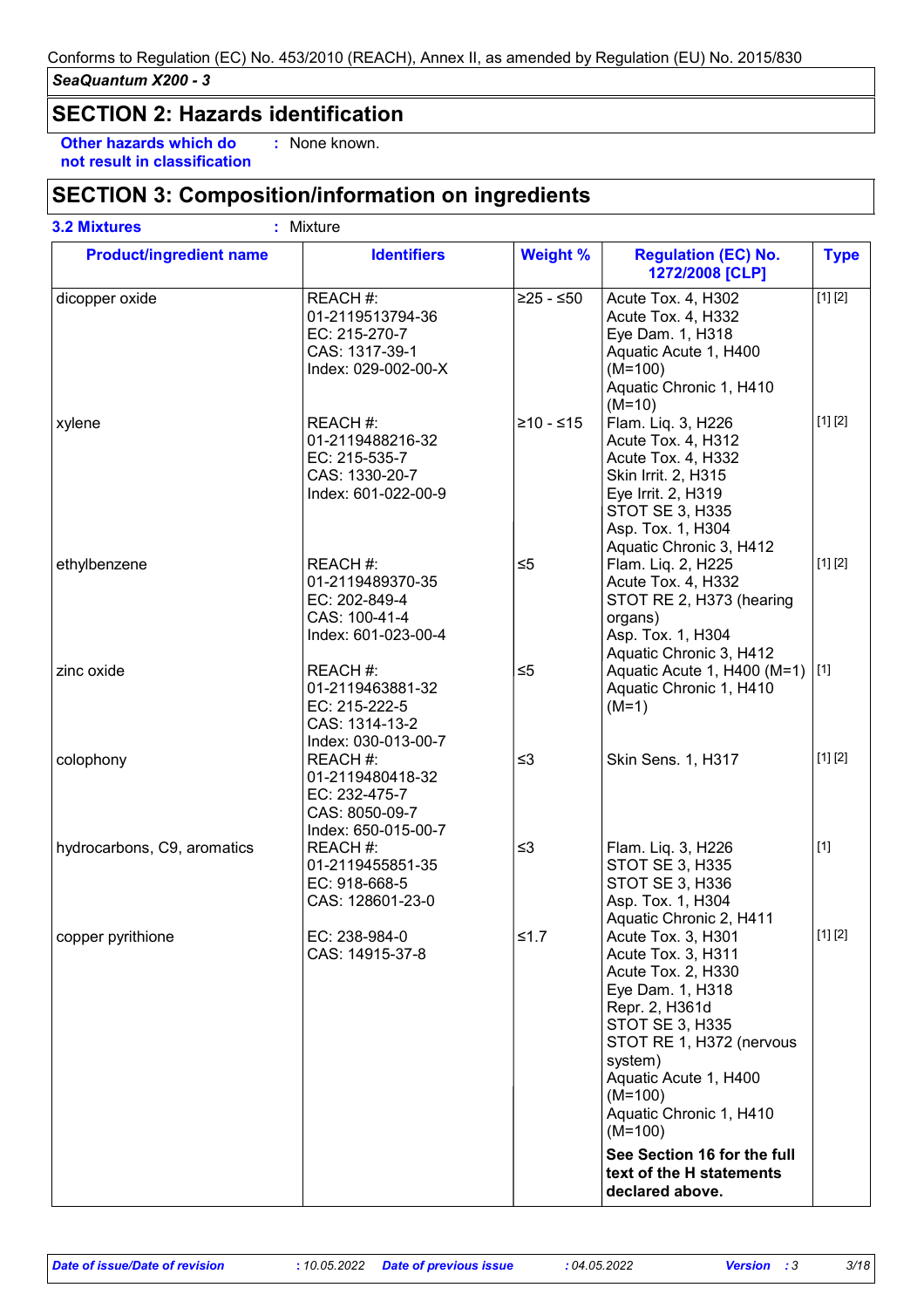## **SECTION 3: Composition/information on ingredients**

There are no additional ingredients present which, within the current knowledge of the supplier and in the concentrations applicable, are classified as hazardous to health or the environment, are PBTs, vPvBs or Substances of equivalent concern, or have been assigned a workplace exposure limit and hence require reporting in this section.

#### **T**<sub>vpe</sub>

[1] Substance classified with a health or environmental hazard

- [2] Substance with a workplace exposure limit
- [3] Substance meets the criteria for PBT according to Regulation (EC) No. 1907/2006, Annex XIII
- [4] Substance meets the criteria for vPvB according to Regulation (EC) No. 1907/2006, Annex XIII
- [5] Substance of equivalent concern
- [6] Additional disclosure due to company policy

Occupational exposure limits, if available, are listed in Section 8.

## **SECTION 4: First aid measures**

#### **4.1 Description of first aid measures**

| <b>General</b>                    | : In all cases of doubt, or when symptoms persist, seek medical attention. Never give<br>anything by mouth to an unconscious person. If unconscious, place in recovery<br>position and seek medical advice.                                                                                                                                                                                                     |
|-----------------------------------|-----------------------------------------------------------------------------------------------------------------------------------------------------------------------------------------------------------------------------------------------------------------------------------------------------------------------------------------------------------------------------------------------------------------|
| <b>Eye contact</b>                | : Check for and remove any contact lenses. Immediately flush eyes with running<br>water for at least 15 minutes, keeping eyelids open. Seek immediate medical<br>attention.                                                                                                                                                                                                                                     |
| <b>Inhalation</b>                 | : Remove to fresh air. Keep person warm and at rest. If not breathing, if breathing is<br>irregular or if respiratory arrest occurs, provide artificial respiration or oxygen by<br>trained personnel.                                                                                                                                                                                                          |
| <b>Skin contact</b>               | : Remove contaminated clothing and shoes. Wash skin thoroughly with soap and<br>water or use recognised skin cleanser. Do NOT use solvents or thinners.                                                                                                                                                                                                                                                         |
| <b>Ingestion</b>                  | : If swallowed, seek medical advice immediately and show the container or label.<br>Keep person warm and at rest. Do NOT induce vomiting.                                                                                                                                                                                                                                                                       |
| <b>Protection of first-aiders</b> | : No action shall be taken involving any personal risk or without suitable training. If it<br>is suspected that fumes are still present, the rescuer should wear an appropriate<br>mask or self-contained breathing apparatus. It may be dangerous to the person<br>providing aid to give mouth-to-mouth resuscitation. Wash contaminated clothing<br>thoroughly with water before removing it, or wear gloves. |

#### **4.2 Most important symptoms and effects, both acute and delayed**

There are no data available on the mixture itself. The mixture has been assessed following the conventional method of the CLP Regulation (EC) No 1272/2008 and is classified for toxicological properties accordingly. See Sections 2 and 3 for details.

Exposure to component solvent vapour concentrations in excess of the stated occupational exposure limit may result in adverse health effects such as mucous membrane and respiratory system irritation and adverse effects on the kidneys, liver and central nervous system. Solvents may cause some of the above effects by absorption through the skin. Repeated or prolonged contact with the mixture may cause removal of natural fat from the skin, resulting in nonallergic contact dermatitis and absorption through the skin. Ingestion may cause nausea, diarrhea and vomiting.

#### **Over-exposure signs/symptoms**

| Eye contact         | : Adverse symptoms may include the following:<br>pain<br>watering<br>redness                           |
|---------------------|--------------------------------------------------------------------------------------------------------|
| <b>Inhalation</b>   | : No specific data.                                                                                    |
| <b>Skin contact</b> | : Adverse symptoms may include the following:<br>pain or irritation<br>redness<br>blistering may occur |
| <b>Ingestion</b>    | : Adverse symptoms may include the following:<br>stomach pains                                         |
|                     |                                                                                                        |

#### **4.3 Indication of any immediate medical attention and special treatment needed**

| Date of issue/Date of revision | : 10.05.2022 Date of previous issue | : 04.05.2022 | <b>Version</b> : 3 |  |
|--------------------------------|-------------------------------------|--------------|--------------------|--|
|                                |                                     |              |                    |  |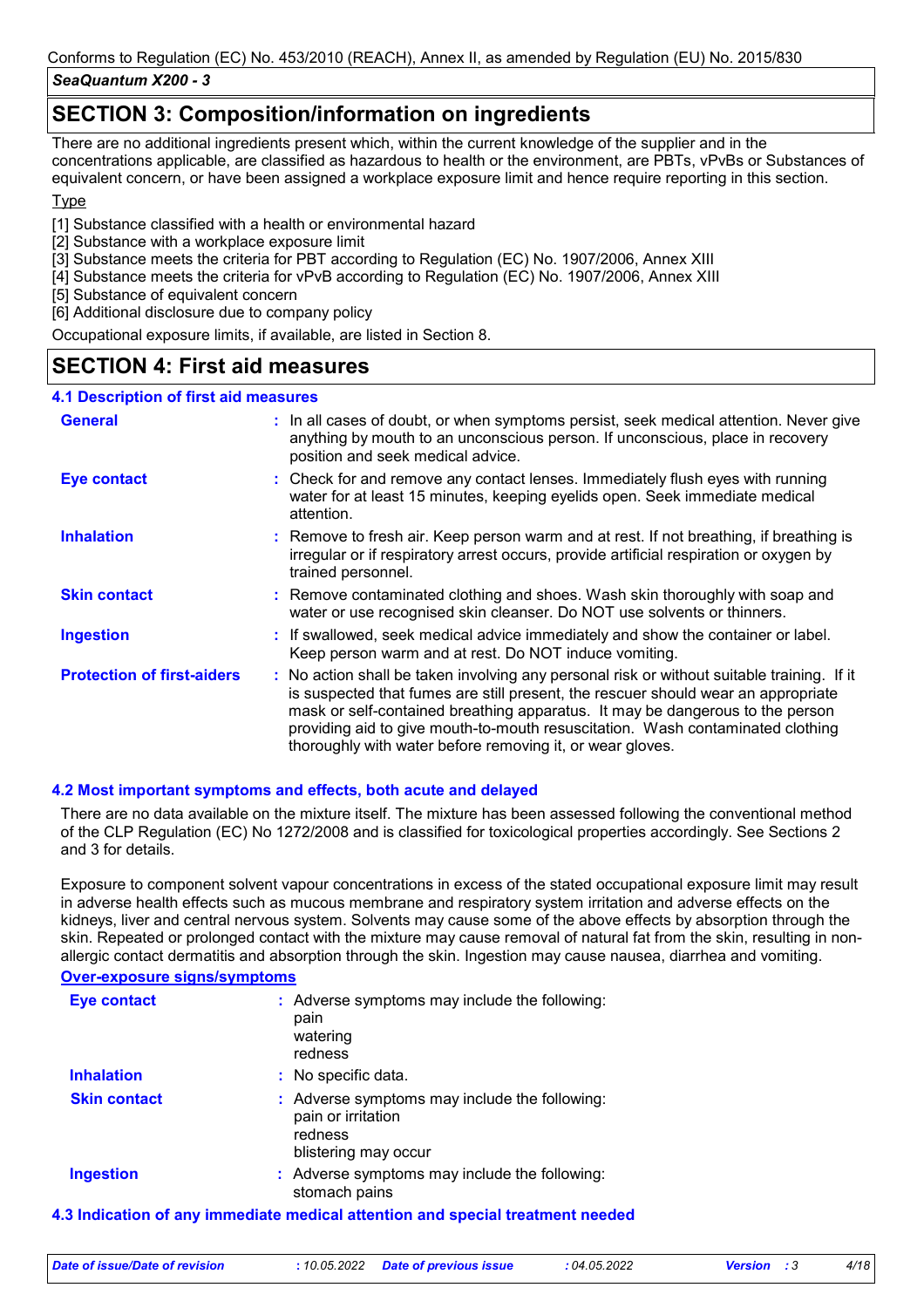## **SECTION 4: First aid measures**

| <b>Notes to physician</b>  | : In case of inhalation of decomposition products in a fire, symptoms may be delayed.<br>The exposed person may need to be kept under medical surveillance for 48 hours. |
|----------------------------|--------------------------------------------------------------------------------------------------------------------------------------------------------------------------|
| <b>Specific treatments</b> | : No specific treatment.                                                                                                                                                 |

See toxicological information (Section 11)

| <b>SECTION 5: Firefighting measures</b>                           |                                                                                                                              |
|-------------------------------------------------------------------|------------------------------------------------------------------------------------------------------------------------------|
| 5.1 Extinguishing media<br><b>Suitable extinguishing</b><br>media | : Recommended: alcohol-resistant foam, $CO2$ , powders, water spray.                                                         |
| <b>Unsuitable extinguishing</b><br>media                          | : Do not use water jet.                                                                                                      |
|                                                                   | 5.2 Special hazards arising from the substance or mixture                                                                    |
| <b>Hazards from the</b><br>substance or mixture                   | : Fire will produce dense black smoke. Exposure to decomposition products may<br>cause a health hazard.                      |
| <b>Hazardous combustion</b><br>products                           | : Decomposition products may include the following materials: carbon monoxide,<br>carbon dioxide, smoke, oxides of nitrogen. |
| <b>5.3 Advice for firefighters</b>                                |                                                                                                                              |
| <b>Special protective actions</b><br>for fire-fighters            | : Cool closed containers exposed to fire with water. Do not release runoff from fire to<br>drains or watercourses.           |
| <b>Special protective</b><br>equipment for fire-fighters          | : Appropriate breathing apparatus may be required.                                                                           |

## **SECTION 6: Accidental release measures**

|                                                                | 6.1 Personal precautions, protective equipment and emergency procedures                                                                                                                                                                                                            |
|----------------------------------------------------------------|------------------------------------------------------------------------------------------------------------------------------------------------------------------------------------------------------------------------------------------------------------------------------------|
| For non-emergency<br>personnel                                 | : Exclude sources of ignition and ventilate the area. Avoid breathing vapour or mist.<br>Refer to protective measures listed in sections 7 and 8.                                                                                                                                  |
| For emergency responders :                                     | If specialised clothing is required to deal with the spillage, take note of any<br>information in Section 8 on suitable and unsuitable materials. See also the<br>information in "For non-emergency personnel".                                                                    |
| <b>6.2 Environmental</b><br><b>precautions</b>                 | : Do not allow to enter drains or watercourses. If the product contaminates lakes,<br>rivers, or sewers, inform the appropriate authorities in accordance with local<br>regulations.                                                                                               |
| 6.3 Methods and material<br>for containment and<br>cleaning up | : Contain and collect spillage with non-combustible, absorbent material e.g. sand,<br>earth, vermiculite or diatomaceous earth and place in container for disposal<br>according to local regulations (see Section 13). Preferably clean with a detergent.<br>Avoid using solvents. |
| 6.4 Reference to other<br><b>sections</b>                      | : See Section 1 for emergency contact information.<br>See Section 8 for information on appropriate personal protective equipment.<br>See Section 13 for additional waste treatment information.                                                                                    |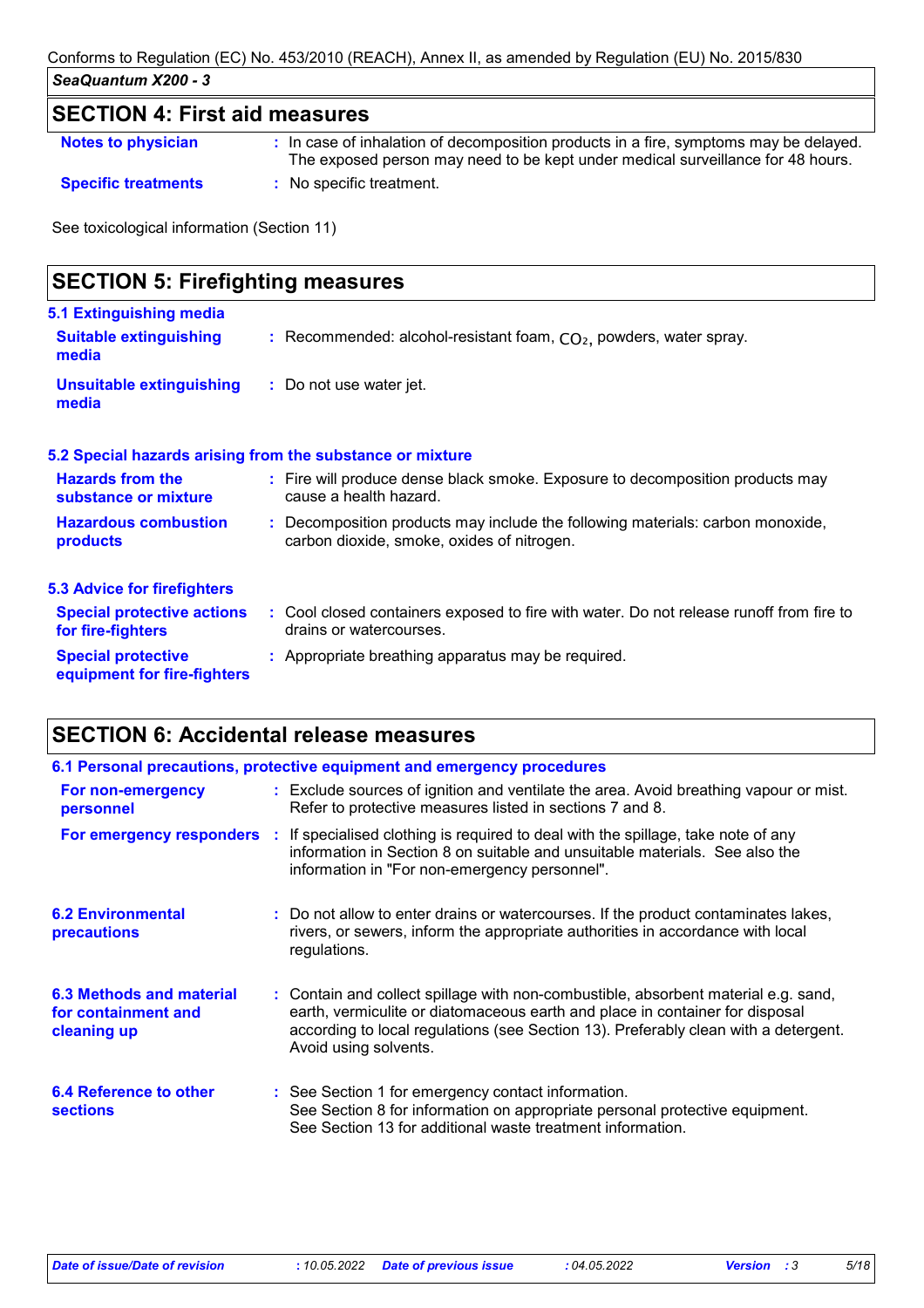## **SECTION 7: Handling and storage**

The information in this section contains generic advice and guidance. The list of Identified Uses in Section 1 should be consulted for any available use-specific information provided in the Exposure Scenario(s).

#### **7.1 Precautions for safe handling**

Prevent the creation of flammable or explosive concentrations of vapours in air and avoid vapour concentrations higher than the occupational exposure limits.

In addition, the product should only be used in areas from which all naked lights and other sources of ignition have been excluded. Electrical equipment should be protected to the appropriate standard.

Mixture may charge electrostatically: always use earthing leads when transferring from one container to another. Operators should wear antistatic footwear and clothing and floors should be of the conducting type.

Keep away from heat, sparks and flame. No sparking tools should be used.

Avoid contact with skin and eyes. Avoid the inhalation of dust, particulates, spray or mist arising from the application of this mixture. Avoid inhalation of dust from sanding.

Eating, drinking and smoking should be prohibited in areas where this material is handled, stored and processed.

Put on appropriate personal protective equipment (see Section 8).

Never use pressure to empty. Container is not a pressure vessel.

Always keep in containers made from the same material as the original one.

Comply with the health and safety at work laws.

Do not allow to enter drains or watercourses.

#### **Information on fire and explosion protection**

Vapours are heavier than air and may spread along floors. Vapours may form explosive mixtures with air.

When operators, whether spraying or not, have to work inside the spray booth, ventilation is unlikely to be sufficient to control particulates and solvent vapour in all cases. In such circumstances they should wear a compressed air-fed respirator during the spraying process and until such time as the particulates and solvent vapour concentration has fallen below the exposure limits.

#### **7.2 Conditions for safe storage, including any incompatibilities**

Store in accordance with local regulations.

#### **Notes on joint storage**

Keep away from: oxidising agents, strong alkalis, strong acids.

#### **Additional information on storage conditions**

Observe label precautions. Store in a dry, cool and well-ventilated area. Keep away from heat and direct sunlight. Keep away from sources of ignition. No smoking. Prevent unauthorised access. Containers that have been opened must be carefully resealed and kept upright to prevent leakage.

#### **7.3 Specific end use(s)**

**Recommendations :** : Not available.

**Industrial sector specific : solutions** : Not available.

## **SECTION 8: Exposure controls/personal protection**

The information in this section contains generic advice and guidance. Information is provided based on typical anticipated uses of the product. Additional measures might be required for bulk handling or other uses that could significantly increase worker exposure or environmental releases.

#### **8.1 Control parameters**

#### **Occupational exposure limits**

| <b>Product/ingredient name</b> | <b>Exposure limit values</b>                                                            |
|--------------------------------|-----------------------------------------------------------------------------------------|
| dicopper oxide                 | EH40/2005 WELs (United Kingdom (UK), 1/2020).                                           |
|                                | STEL: 2 mg/m <sup>3</sup> , (as Cu) 15 minutes. Form: Dusts and Mists                   |
|                                | TWA: 1 mg/m <sup>3</sup> , (as Cu) 8 hours. Form: Dusts and Mists                       |
| xylene                         | EH40/2005 WELs (United Kingdom (UK), 1/2020). Absorbed                                  |
|                                | through skin.                                                                           |
|                                | STEL: 441 mg/m <sup>3</sup> 15 minutes.                                                 |
|                                | STEL: 100 ppm 15 minutes.                                                               |
|                                | TWA: 220 mg/m <sup>3</sup> 8 hours.                                                     |
|                                | TWA: 50 ppm 8 hours.                                                                    |
| ethylbenzene                   | EH40/2005 WELs (United Kingdom (UK), 1/2020). Absorbed                                  |
| Date of issue/Date of revision | 6/18<br><b>Date of previous issue</b><br>:04.05.2022<br>:10.05.2022<br>Version<br>- : 3 |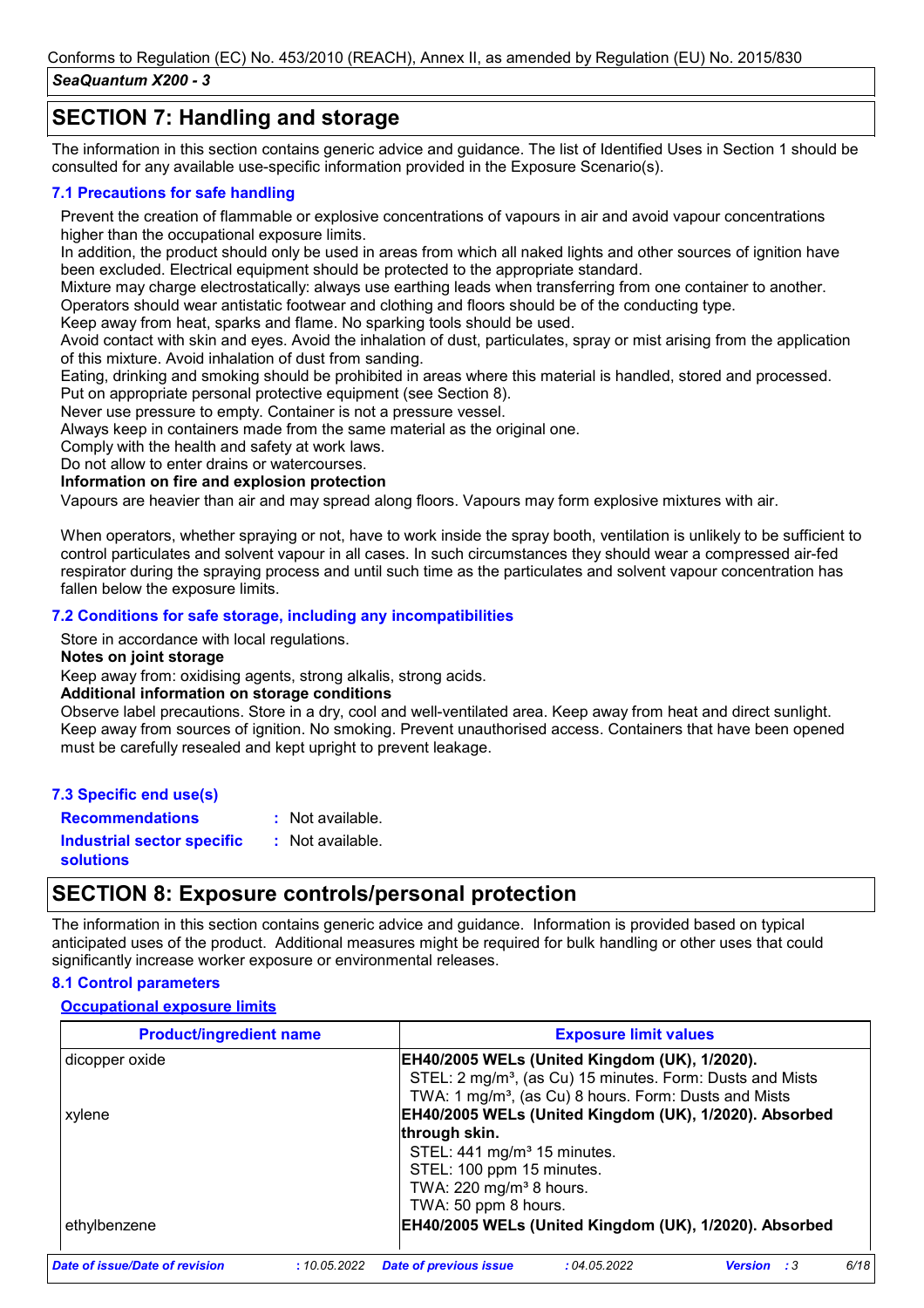## **SECTION 8: Exposure controls/personal protection**

required.

|                                             | through skin.                                                                                                                                                                                                                                                                                                                                                                                                                                                                                                                                                                                                                                                                                                                                                                                                                                                                                                                   |
|---------------------------------------------|---------------------------------------------------------------------------------------------------------------------------------------------------------------------------------------------------------------------------------------------------------------------------------------------------------------------------------------------------------------------------------------------------------------------------------------------------------------------------------------------------------------------------------------------------------------------------------------------------------------------------------------------------------------------------------------------------------------------------------------------------------------------------------------------------------------------------------------------------------------------------------------------------------------------------------|
|                                             | STEL: 552 mg/m <sup>3</sup> 15 minutes.                                                                                                                                                                                                                                                                                                                                                                                                                                                                                                                                                                                                                                                                                                                                                                                                                                                                                         |
|                                             | STEL: 125 ppm 15 minutes.                                                                                                                                                                                                                                                                                                                                                                                                                                                                                                                                                                                                                                                                                                                                                                                                                                                                                                       |
|                                             | TWA: 100 ppm 8 hours.                                                                                                                                                                                                                                                                                                                                                                                                                                                                                                                                                                                                                                                                                                                                                                                                                                                                                                           |
|                                             | TWA: $441$ mg/m <sup>3</sup> 8 hours.                                                                                                                                                                                                                                                                                                                                                                                                                                                                                                                                                                                                                                                                                                                                                                                                                                                                                           |
| colophony                                   | EH40/2005 WELs (United Kingdom (UK), 1/2020). Inhalation                                                                                                                                                                                                                                                                                                                                                                                                                                                                                                                                                                                                                                                                                                                                                                                                                                                                        |
|                                             | sensitiser.                                                                                                                                                                                                                                                                                                                                                                                                                                                                                                                                                                                                                                                                                                                                                                                                                                                                                                                     |
|                                             | STEL: 0.15 mg/m <sup>3</sup> 15 minutes. Form: Fume                                                                                                                                                                                                                                                                                                                                                                                                                                                                                                                                                                                                                                                                                                                                                                                                                                                                             |
|                                             | TWA: 0.05 mg/m <sup>3</sup> 8 hours. Form: Fume                                                                                                                                                                                                                                                                                                                                                                                                                                                                                                                                                                                                                                                                                                                                                                                                                                                                                 |
| copper pyrithione                           | EH40/2005 WELs (United Kingdom (UK), 1/2020).                                                                                                                                                                                                                                                                                                                                                                                                                                                                                                                                                                                                                                                                                                                                                                                                                                                                                   |
|                                             | STEL: 2 mg/m <sup>3</sup> , (as Cu) 15 minutes. Form: Dusts and Mists                                                                                                                                                                                                                                                                                                                                                                                                                                                                                                                                                                                                                                                                                                                                                                                                                                                           |
|                                             | TWA: 1 mg/m <sup>3</sup> , (as Cu) 8 hours. Form: Dusts and Mists                                                                                                                                                                                                                                                                                                                                                                                                                                                                                                                                                                                                                                                                                                                                                                                                                                                               |
| <b>Recommended monitoring</b><br>procedures | If this product contains ingredients with exposure limits, personal, workplace<br>atmosphere or biological monitoring may be required to determine the effectiveness<br>of the ventilation or other control measures and/or the necessity to use respiratory<br>protective equipment. Reference should be made to monitoring standards, such as<br>the following: European Standard EN 689 (Workplace atmospheres - Guidance for<br>the assessment of exposure by inhalation to chemical agents for comparison with<br>limit values and measurement strategy) European Standard EN 14042 (Workplace<br>atmospheres - Guide for the application and use of procedures for the assessment<br>of exposure to chemical and biological agents) European Standard EN 482<br>(Workplace atmospheres - General requirements for the performance of procedures<br>for the measurement of chemical agents) Reference to national guidance |

documents for methods for the determination of hazardous substances will also be

#### **DNELs/DMELs**

| <b>Product/ingredient name</b> | <b>Exposure</b>  | <b>Value</b>           | <b>Population</b> | <b>Effects</b> |
|--------------------------------|------------------|------------------------|-------------------|----------------|
| dicopper oxide                 | Long term Oral   | $0.041$ mg/            | General           | Systemic       |
|                                |                  | kg bw/day              | population        |                |
|                                | Short term Oral  | $0.082$ mg/            | General           | Systemic       |
|                                |                  | kg bw/day              | population        |                |
|                                | Long term        | 1 mg/ $m3$             | Workers           | Local          |
|                                | Inhalation       |                        |                   |                |
|                                | Long term        | 1 mg/ $m3$             | Workers           | Systemic       |
|                                | Inhalation       |                        |                   |                |
|                                | Long term Dermal | $137 \text{ mg/kg}$    | Workers           | Systemic       |
|                                |                  | bw/day                 |                   |                |
| xylene                         | Long term Oral   | $1.6$ mg/kg            | General           | Systemic       |
|                                |                  | bw/day                 | population        |                |
|                                | Long term        | 14.8 mg/m <sup>3</sup> | General           | Systemic       |
|                                | Inhalation       |                        | population        |                |
|                                | Long term        | 77 mg/m $3$            | Workers           | Systemic       |
|                                | Inhalation       |                        |                   |                |
|                                | Long term Dermal | 108 mg/kg              | General           | Systemic       |
|                                |                  | bw/day                 | population        |                |
|                                | Long term Dermal | 180 mg/kg              | Workers           | Systemic       |
|                                |                  | bw/day                 |                   |                |
|                                | Short term       | 289 mg/m $3$           | Workers           | Local          |
|                                | Inhalation       |                        |                   |                |
|                                | Short term       | 289 mg/m $3$           | Workers           | Systemic       |
|                                | Inhalation       |                        |                   |                |
|                                | Long term        | 65.3 mg/m <sup>3</sup> | General           | Local          |
|                                | Inhalation       |                        | population        |                |
|                                | Short term       | 260 mg/ $m3$           | General           | Local          |
|                                | Inhalation       |                        | population        |                |
|                                | Short term       | 260 mg/ $m3$           | General           | Systemic       |
|                                | Inhalation       |                        | population        |                |
|                                | Long term        | 221 mg/m $3$           | Workers           | Local          |
|                                | Inhalation       |                        |                   |                |
|                                |                  |                        |                   |                |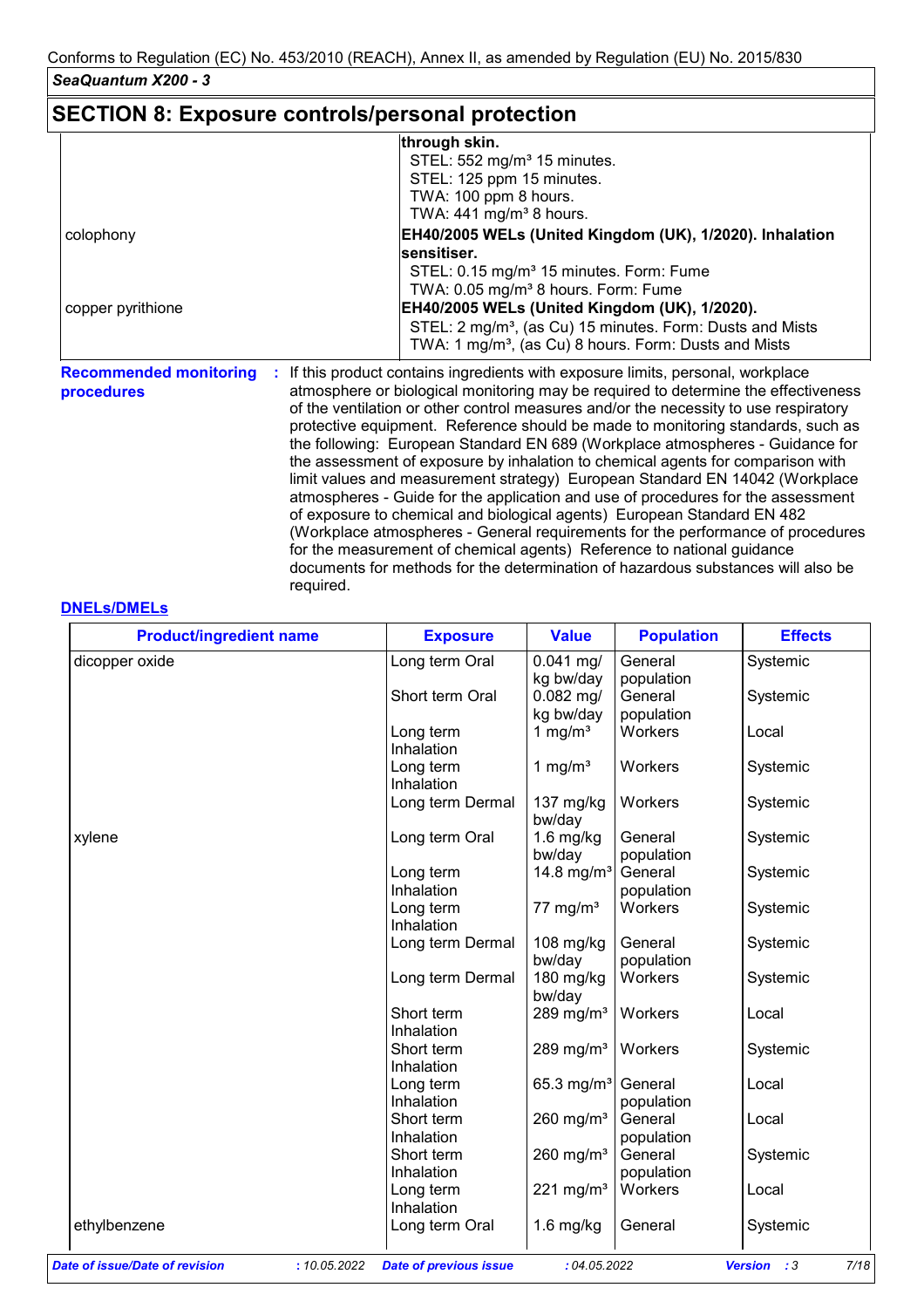|                                                       | <b>SECTION 8: Exposure controls/personal protection</b> |                         |                                      |                     |  |  |
|-------------------------------------------------------|---------------------------------------------------------|-------------------------|--------------------------------------|---------------------|--|--|
|                                                       |                                                         | bw/day                  | population                           |                     |  |  |
|                                                       | Long term                                               | 15 mg/ $m3$             | General                              | Systemic            |  |  |
|                                                       | Inhalation                                              |                         | population                           |                     |  |  |
|                                                       | Long term<br>Inhalation                                 | 77 mg/m $3$             | Workers                              | Systemic            |  |  |
|                                                       | Long term Dermal                                        | 180 mg/kg<br>bw/day     | Workers                              | Systemic            |  |  |
|                                                       | Short term<br>Inhalation                                | 293 mg/ $m3$            | Workers                              | Local               |  |  |
|                                                       | Long term<br>Inhalation                                 | 442 mg/m <sup>3</sup>   | Workers                              | Local               |  |  |
|                                                       | Short term<br>Inhalation                                | $884$ mg/m <sup>3</sup> | Workers                              | Systemic            |  |  |
| zinc oxide                                            | Long term Dermal                                        | 83 mg/kg<br>bw/day      | Workers                              | Systemic            |  |  |
|                                                       | Long term<br>Inhalation                                 | $5 \text{ mg/m}^3$      | Workers                              | Systemic            |  |  |
|                                                       | Long term Dermal                                        | 83 mg/kg<br>bw/day      | General<br>population<br>[Consumers] | Systemic            |  |  |
|                                                       | Long term                                               | $2.5 \text{ mg/m}^3$    | General                              | Systemic            |  |  |
|                                                       | Inhalation                                              |                         | population                           |                     |  |  |
|                                                       |                                                         |                         | [Consumers]                          |                     |  |  |
|                                                       | Long term Oral                                          | $0.83$ mg/              | General                              | Systemic            |  |  |
|                                                       |                                                         | kg bw/day               | population                           |                     |  |  |
|                                                       |                                                         |                         | [Consumers]                          |                     |  |  |
|                                                       | Long term<br>Inhalation                                 | $0.5$ mg/m <sup>3</sup> | Workers                              | Local               |  |  |
|                                                       | Long term Oral                                          | $0.83$ mg/              | General                              | Systemic            |  |  |
|                                                       |                                                         | kg bw/day               | population                           |                     |  |  |
|                                                       | Long term                                               | $2.5$ mg/m <sup>3</sup> | General                              | Systemic            |  |  |
|                                                       | Inhalation                                              |                         | population                           |                     |  |  |
|                                                       | Long term                                               | 5 mg/ $m3$              | Workers                              | Systemic            |  |  |
|                                                       | Inhalation                                              |                         |                                      |                     |  |  |
|                                                       | Long term Dermal                                        | 83 mg/kg                | General                              | Systemic            |  |  |
|                                                       |                                                         | bw/day                  | population                           |                     |  |  |
|                                                       | Long term Dermal                                        | 83 mg/kg<br>bw/day      | Workers                              | Systemic            |  |  |
| colophony                                             | Long term Dermal                                        | 25 mg/kg<br>bw/day      | Workers                              | Systemic            |  |  |
|                                                       | Long term<br>Inhalation                                 | 176 mg/m <sup>3</sup>   | Workers                              | Systemic            |  |  |
|                                                       | Long term Dermal                                        | 15 mg/kg<br>bw/day      | General<br>population                | Systemic            |  |  |
|                                                       |                                                         |                         | [Consumers]                          |                     |  |  |
|                                                       | Long term                                               | 52 mg/ $m3$             | General                              | Systemic            |  |  |
|                                                       | Inhalation                                              |                         | population                           |                     |  |  |
|                                                       |                                                         |                         | [Consumers]                          |                     |  |  |
|                                                       | Long term Oral                                          | 15 mg/kg                | General                              | Systemic            |  |  |
|                                                       |                                                         | bw/day                  | population                           |                     |  |  |
|                                                       |                                                         |                         | [Consumers]                          |                     |  |  |
|                                                       | Long term Oral                                          | 10 mg/kg                | General                              | Systemic            |  |  |
|                                                       |                                                         | bw/day<br>$10$ mg/kg    | population<br>General                |                     |  |  |
|                                                       | Long term Dermal                                        | bw/day                  | population                           | Systemic            |  |  |
|                                                       | Long term Dermal                                        | 17 mg/kg<br>bw/day      | Workers                              | Systemic            |  |  |
|                                                       | Long term                                               | $35$ mg/m <sup>3</sup>  | General                              | Systemic            |  |  |
|                                                       | Inhalation                                              |                         | population                           |                     |  |  |
|                                                       | Long term                                               | 117 mg/m <sup>3</sup>   | Workers                              | Systemic            |  |  |
|                                                       | Inhalation                                              |                         |                                      |                     |  |  |
| hydrocarbons, C9, aromatics                           | Long term Dermal                                        | 25 mg/kg<br>bw/day      | Workers                              | Systemic            |  |  |
| <b>Date of issue/Date of revision</b><br>: 10.05.2022 | <b>Date of previous issue</b>                           | : 04.05.2022            |                                      | Version : 3<br>8/18 |  |  |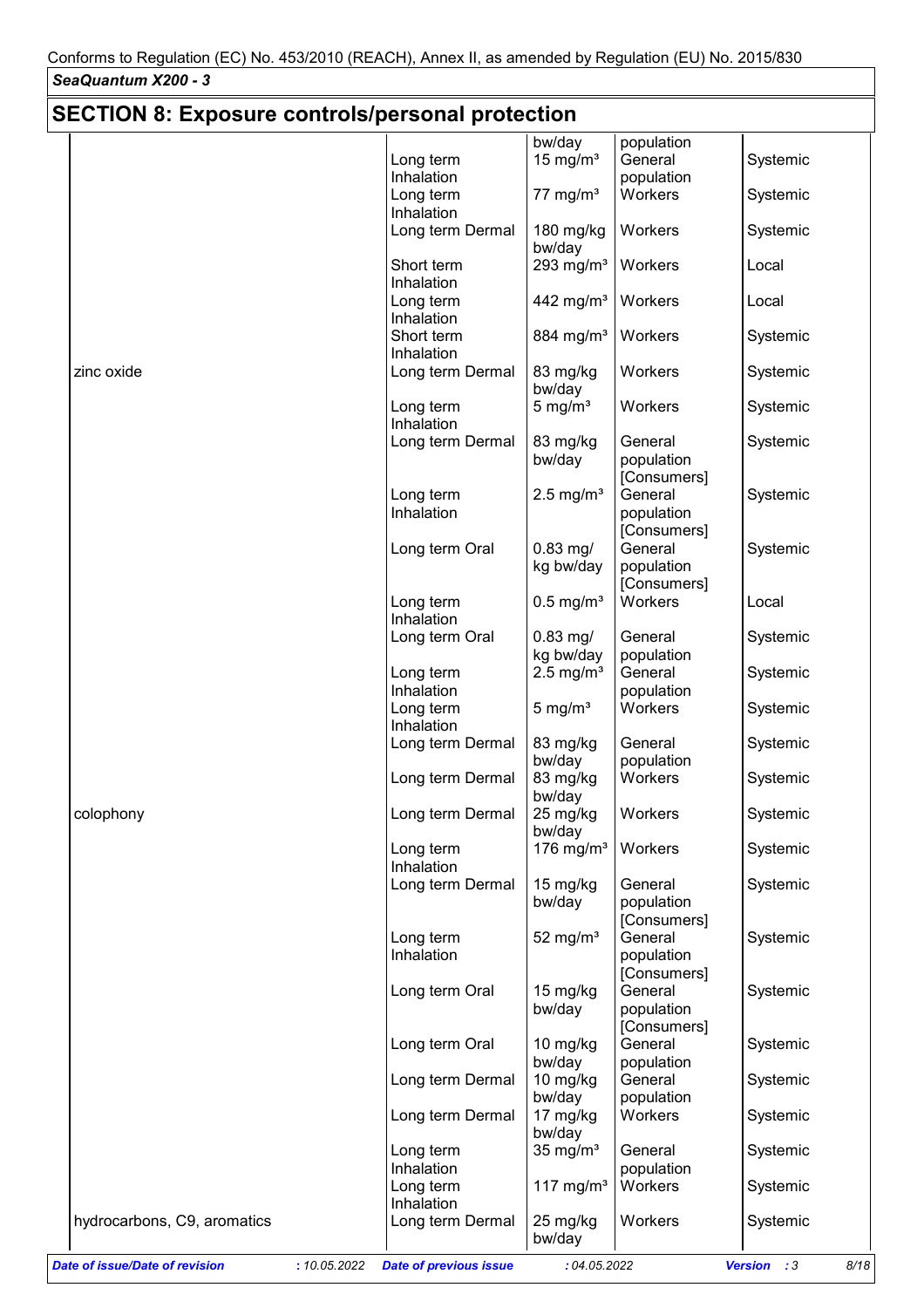| <b>SECTION 8: Exposure controls/personal protection</b> |                          |                              |                                      |          |  |  |
|---------------------------------------------------------|--------------------------|------------------------------|--------------------------------------|----------|--|--|
|                                                         | Long term<br>Inhalation  | $150$ mg/m <sup>3</sup>      | Workers                              | Systemic |  |  |
|                                                         | Long term Dermal         | 11 mg/kg<br>bw/day           | General<br>population<br>[Consumers] | Systemic |  |  |
|                                                         | Long term<br>Inhalation  | 32 mg/ $m3$                  | General<br>population<br>[Consumers] | Systemic |  |  |
|                                                         | Long term Oral           | 11 mg/kg<br>bw/day           | General<br>population<br>[Consumers] | Systemic |  |  |
|                                                         | Long term<br>Inhalation  | $0.41$ mg/m <sup>3</sup>     | General<br>population                | Systemic |  |  |
|                                                         | Long term<br>Inhalation  | 1.9 mg/ $m3$                 | Workers                              | Systemic |  |  |
|                                                         | Long term<br>Inhalation  | 178.57 mg/<br>m <sup>3</sup> | General<br>population                | Local    |  |  |
|                                                         | Short term<br>Inhalation | 640 mg/ $m3$                 | General<br>population                | Local    |  |  |
|                                                         | Long term<br>Inhalation  | 837.5 mg/<br>m <sup>3</sup>  | Workers                              | Local    |  |  |
|                                                         | Short term<br>Inhalation | 1066.67<br>mg/m <sup>3</sup> | Workers                              | Local    |  |  |
|                                                         | Short term<br>Inhalation | 1152 mg/<br>m <sup>3</sup>   | General<br>population                | Systemic |  |  |
|                                                         | Short term<br>Inhalation | 1286.4 mg/<br>m <sup>3</sup> | Workers                              | Systemic |  |  |

### **PNECs**

| <b>Product/ingredient name</b> | <b>Compartment Detail</b>                     | <b>Value</b>    | <b>Method Detail</b>                 |
|--------------------------------|-----------------------------------------------|-----------------|--------------------------------------|
| dicopper oxide                 | Fresh water                                   | 7.8 µg/l        |                                      |
|                                | Marine                                        | $5.2 \mu g/l$   |                                      |
|                                | Sewage Treatment                              | 230 µg/l        |                                      |
|                                | Plant                                         |                 |                                      |
|                                | Fresh water sediment                          | 87 mg/kg dwt    |                                      |
|                                | Marine water sediment                         | 676 mg/kg dwt   |                                      |
|                                | Soil                                          | 65 mg/kg dwt    |                                      |
| xylene                         | Fresh water                                   | 0.327 mg/l      |                                      |
|                                | Marine                                        | 0.327 mg/l      |                                      |
|                                | Sewage Treatment                              | 6.58 mg/l       |                                      |
|                                | Plant                                         |                 |                                      |
|                                | Fresh water sediment                          | 12.46 mg/kg dwt |                                      |
|                                | Marine water sediment                         | 12.46 mg/kg dwt |                                      |
|                                | Soil                                          | 2.31 mg/kg dwt  |                                      |
| ethylbenzene                   | Fresh water                                   | $0.1$ mg/l      |                                      |
|                                | Marine                                        | 0.01 mg/l       |                                      |
|                                | Sewage Treatment                              | 9.6 mg/l        |                                      |
|                                | Plant                                         |                 |                                      |
|                                | Fresh water sediment                          | 13.7 mg/kg dwt  |                                      |
|                                | Soil                                          | 2.68 mg/kg dwt  |                                      |
|                                | <b>Secondary Poisoning</b>                    | 20 mg/kg        |                                      |
| zinc oxide                     | Fresh water                                   | 20.6 µg/l       |                                      |
|                                | Marine                                        | 6.1 µg/l        |                                      |
|                                | Sewage Treatment                              | 52 µg/l         |                                      |
|                                | Plant                                         |                 |                                      |
|                                | Fresh water sediment                          | 117.8 mg/kg dwt |                                      |
|                                | Marine water sediment                         | 56.5 mg/kg dwt  |                                      |
|                                | Soil                                          | 35.6 mg/kg dwt  |                                      |
| colophony                      | Fresh water                                   | $0.0054$ mg/l   |                                      |
|                                | Marine                                        | 0.00054 mg/l    |                                      |
|                                | Sewage Treatment                              | 1000 mg/l       |                                      |
|                                | Plant                                         |                 |                                      |
|                                |                                               |                 |                                      |
| Date of issue/Date of revision | : 10.05.2022<br><b>Date of previous issue</b> | :04.05.2022     | 9/18<br><b>Version</b><br>$\cdot$ :3 |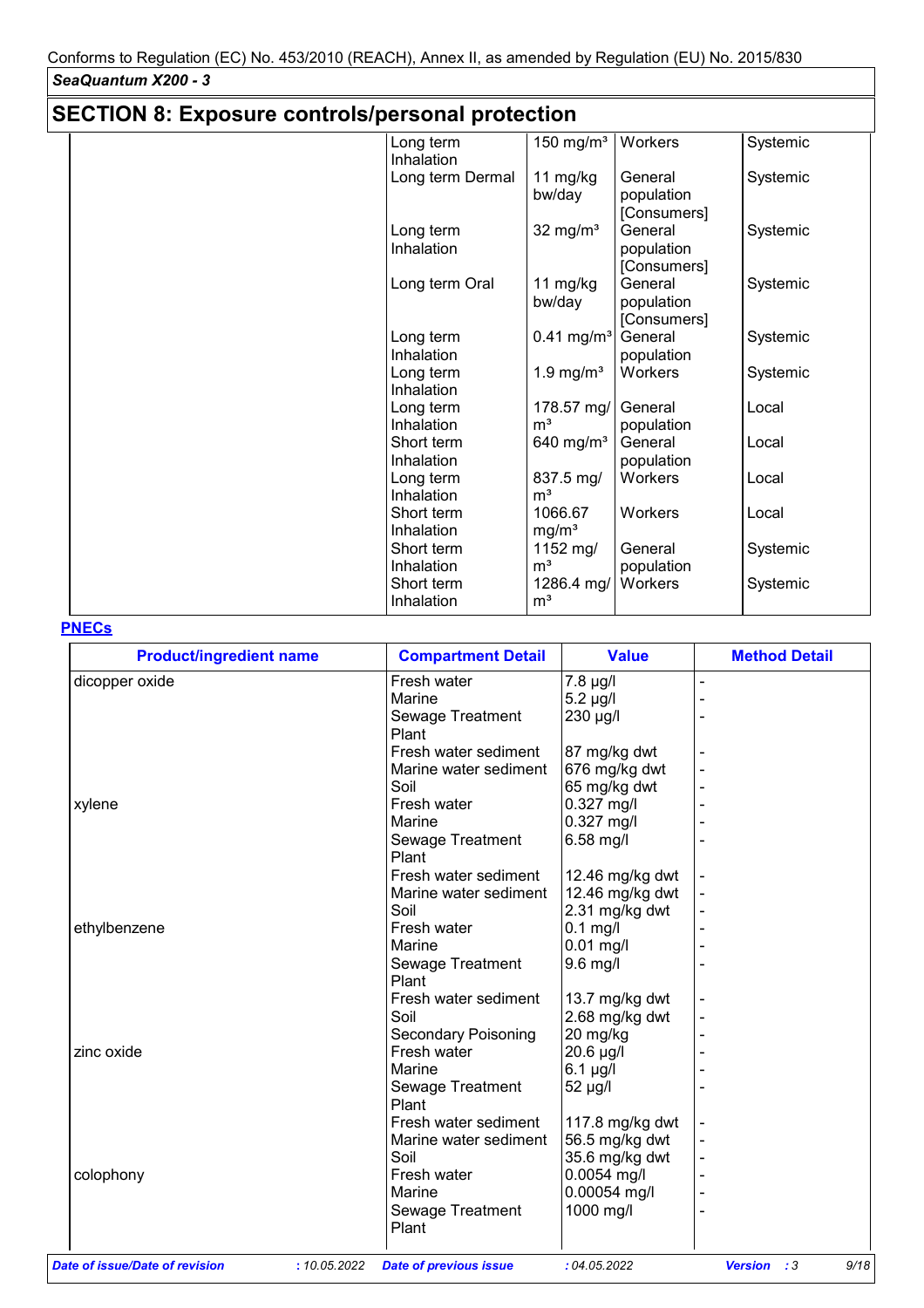# **SECTION 8: Exposure controls/personal protection**

|  | Fresh water sediment   0.02 mg/kg dwt               |                                  |  |
|--|-----------------------------------------------------|----------------------------------|--|
|  | Marine water sediment   0.002 mg/kg dwt   -<br>Soil | $ 0.0015 \text{ mg/kg}$ dwt $ -$ |  |
|  |                                                     |                                  |  |

| <b>8.2 Exposure controls</b>                      |                                                                                                                                                                                                                                                                                                                                                                                                                                                                                                                                                                                                                                                                                                                                                                                                                                                                                                                                                                                                                                                                                                                                                                                                                                                                                                                                                                                                                                                                                         |
|---------------------------------------------------|-----------------------------------------------------------------------------------------------------------------------------------------------------------------------------------------------------------------------------------------------------------------------------------------------------------------------------------------------------------------------------------------------------------------------------------------------------------------------------------------------------------------------------------------------------------------------------------------------------------------------------------------------------------------------------------------------------------------------------------------------------------------------------------------------------------------------------------------------------------------------------------------------------------------------------------------------------------------------------------------------------------------------------------------------------------------------------------------------------------------------------------------------------------------------------------------------------------------------------------------------------------------------------------------------------------------------------------------------------------------------------------------------------------------------------------------------------------------------------------------|
| <b>Appropriate engineering</b><br><b>controls</b> | : Provide adequate ventilation. Where reasonably practicable, this should be<br>achieved by the use of local exhaust ventilation and good general extraction. If<br>these are not sufficient to maintain concentrations of particulates and solvent<br>vapours below the OEL, suitable respiratory protection must be worn.                                                                                                                                                                                                                                                                                                                                                                                                                                                                                                                                                                                                                                                                                                                                                                                                                                                                                                                                                                                                                                                                                                                                                             |
| <b>Individual protection measures</b>             |                                                                                                                                                                                                                                                                                                                                                                                                                                                                                                                                                                                                                                                                                                                                                                                                                                                                                                                                                                                                                                                                                                                                                                                                                                                                                                                                                                                                                                                                                         |
| <b>Hygiene measures</b>                           | : Wash hands, forearms and face thoroughly after handling chemical products, before<br>eating, smoking and using the lavatory and at the end of the working period.<br>Appropriate techniques should be used to remove potentially contaminated clothing.<br>Contaminated work clothing should not be allowed out of the workplace. Wash<br>contaminated clothing before reusing. Ensure that eyewash stations and safety<br>showers are close to the workstation location.                                                                                                                                                                                                                                                                                                                                                                                                                                                                                                                                                                                                                                                                                                                                                                                                                                                                                                                                                                                                             |
| <b>Eye/face protection</b>                        | : Safety eyewear complying to EN 166 should be used when a risk assessment<br>indicates this is necessary to avoid exposure to liquid splashes, mists, gases or<br>dusts. If contact is possible, the following protection should be worn, unless the<br>assessment indicates a higher degree of protection: chemical splash goggles and/<br>or face shield. If inhalation hazards exist, a full-face respirator may be required<br>instead.                                                                                                                                                                                                                                                                                                                                                                                                                                                                                                                                                                                                                                                                                                                                                                                                                                                                                                                                                                                                                                            |
| <b>Skin protection</b>                            |                                                                                                                                                                                                                                                                                                                                                                                                                                                                                                                                                                                                                                                                                                                                                                                                                                                                                                                                                                                                                                                                                                                                                                                                                                                                                                                                                                                                                                                                                         |
| <b>Gloves</b>                                     | There is no one glove material or combination of materials that will give unlimited<br>resistance to any individual or combination of chemicals.<br>The breakthrough time must be greater than the end use time of the product.<br>The instructions and information provided by the glove manufacturer on use,<br>storage, maintenance and replacement must be followed.<br>Gloves should be replaced regularly and if there is any sign of damage to the glove<br>material.<br>Always ensure that gloves are free from defects and that they are stored and used<br>correctly.<br>The performance or effectiveness of the glove may be reduced by physical/chemical<br>damage and poor maintenance.<br>Barrier creams may help to protect the exposed areas of the skin but should not be<br>applied once exposure has occurred.<br>Wear suitable gloves tested to EN374.<br>Not recommended, gloves(breakthrough time) < 1 hour: neoprene, butyl rubber,<br><b>PVC</b><br>Recommended, gloves(breakthrough time) > 8 hours: nitrile rubber, 4H, Teflon,<br>polyvinyl alcohol (PVA)<br>For right choice of glove materials, with focus on chemical resistance and time of<br>penetration, seek advice by the supplier of chemical resistant gloves.<br>The user must check that the final choice of type of glove selected for handling this<br>product is the most appropriate and takes into account the particular conditions of<br>use, as included in the user's risk assessment. |
| <b>Body protection</b>                            | : Personnel should wear antistatic clothing made of natural fibres or of high-<br>temperature-resistant synthetic fibres.                                                                                                                                                                                                                                                                                                                                                                                                                                                                                                                                                                                                                                                                                                                                                                                                                                                                                                                                                                                                                                                                                                                                                                                                                                                                                                                                                               |
| <b>Other skin protection</b>                      | : Appropriate footwear and any additional skin protection measures should be<br>selected based on the task being performed and the risks involved and should be<br>approved by a specialist before handling this product.                                                                                                                                                                                                                                                                                                                                                                                                                                                                                                                                                                                                                                                                                                                                                                                                                                                                                                                                                                                                                                                                                                                                                                                                                                                               |
| <b>Respiratory protection</b>                     | : If workers are exposed to concentrations above the exposure limit, they must use a<br>respirator according to EN 140. Use respiratory mask with charcoal and dust filter<br>when spraying this product, according to EN 14387 (as filter combination A2-P2). In<br>confined spaces, use compressed-air or fresh-air respiratory equipment. When use<br>of roller or brush, consider use of charcoalfilter.                                                                                                                                                                                                                                                                                                                                                                                                                                                                                                                                                                                                                                                                                                                                                                                                                                                                                                                                                                                                                                                                            |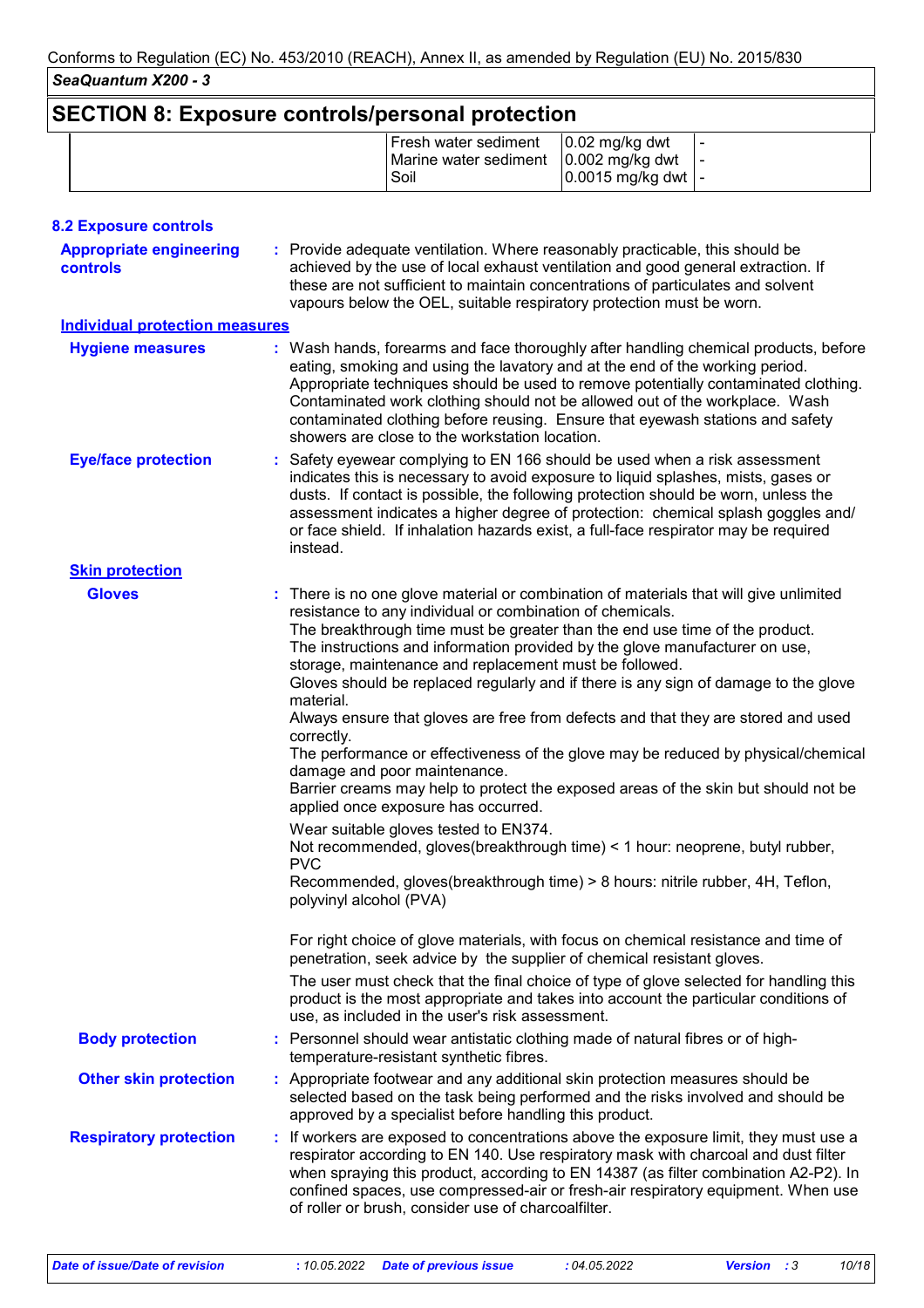## **SECTION 8: Exposure controls/personal protection**

**Environmental exposure :** Do not allow to enter drains or watercourses. **controls**

## **SECTION 9: Physical and chemical properties**

| 9.1 Information on basic physical and chemical properties  |                                                                                                                                     |
|------------------------------------------------------------|-------------------------------------------------------------------------------------------------------------------------------------|
| <b>Appearance</b>                                          |                                                                                                                                     |
| <b>Physical state</b>                                      | $:$ Liquid.                                                                                                                         |
| <b>Colour</b>                                              | $:$ Red                                                                                                                             |
| <b>Odour</b>                                               | : Characteristic.                                                                                                                   |
| <b>Odour threshold</b>                                     | : Not applicable.                                                                                                                   |
| pH                                                         | : Not applicable.                                                                                                                   |
| <b>Melting point/freezing point</b>                        | : Not applicable.                                                                                                                   |
| <b>Initial boiling point and</b><br>boiling range          | : Lowest known value: 136.1°C (277°F) (ethylbenzene). Weighted average:<br>140.91°C (285.6°F)                                       |
| <b>Flash point</b>                                         | : Closed cup: 25°C                                                                                                                  |
| <b>Evaporation rate</b>                                    | : Highest known value: 0.84 (ethylbenzene) Weighted average: 0.79 compared<br>with butyl acetate                                    |
| <b>Flammability (solid, gas)</b>                           | : Not applicable.                                                                                                                   |
| <b>Upper/lower flammability or</b><br>explosive limits     | $: 0.8 - 7.6%$                                                                                                                      |
| <b>Vapour pressure</b>                                     | : Highest known value: 1.2 kPa (9.3 mm Hg) (at $20^{\circ}$ C) (ethylbenzene). Weighted<br>average: 0.97 kPa (7.28 mm Hg) (at 20°C) |
| <b>Vapour density</b>                                      | : Highest known value: $3.7$ (Air = 1) (xylene). Weighted average: $3.7$ (Air = 1)                                                  |
| <b>Density</b>                                             | : $1.935$ g/cm <sup>3</sup>                                                                                                         |
| <b>Solubility(ies)</b>                                     | : Insoluble in the following materials: cold water and hot water.                                                                   |
| Partition coefficient: n-octanol/: Not available.<br>water |                                                                                                                                     |
| <b>Auto-ignition temperature</b>                           | : Lowest known value: 280 to 470 $^{\circ}$ C (536 to 878 $^{\circ}$ F) (hydrocarbons, C9,<br>aromatics).                           |
| <b>Decomposition temperature</b>                           | : Not available.                                                                                                                    |
| <b>Viscosity</b>                                           | : Kinematic (40°C): >20.5 mm <sup>2</sup> /s (>20.5 cSt)                                                                            |
| <b>Explosive properties</b>                                | : Not available.                                                                                                                    |
| <b>Oxidising properties</b>                                | : Not available.                                                                                                                    |

#### **9.2 Other information**

No additional information.

#### **SECTION 10: Stability and reactivity** : Keep away from the following materials to prevent strong exothermic reactions: oxidising agents, strong alkalis, strong acids. **10.6 Hazardous decomposition products 10.4 Conditions to avoid**  $\qquad$ **:** When exposed to high temperatures may produce hazardous decomposition products. **10.2 Chemical stability :** Stable under recommended storage and handling conditions (see Section 7). **:** Decomposition products may include the following materials: carbon monoxide, **10.5 Incompatible materials : 10.3 Possibility of hazardous reactions :** Under normal conditions of storage and use, hazardous reactions will not occur. **10.1 Reactivity :** No specific test data related to reactivity available for this product or its ingredients. carbon dioxide, smoke, oxides of nitrogen.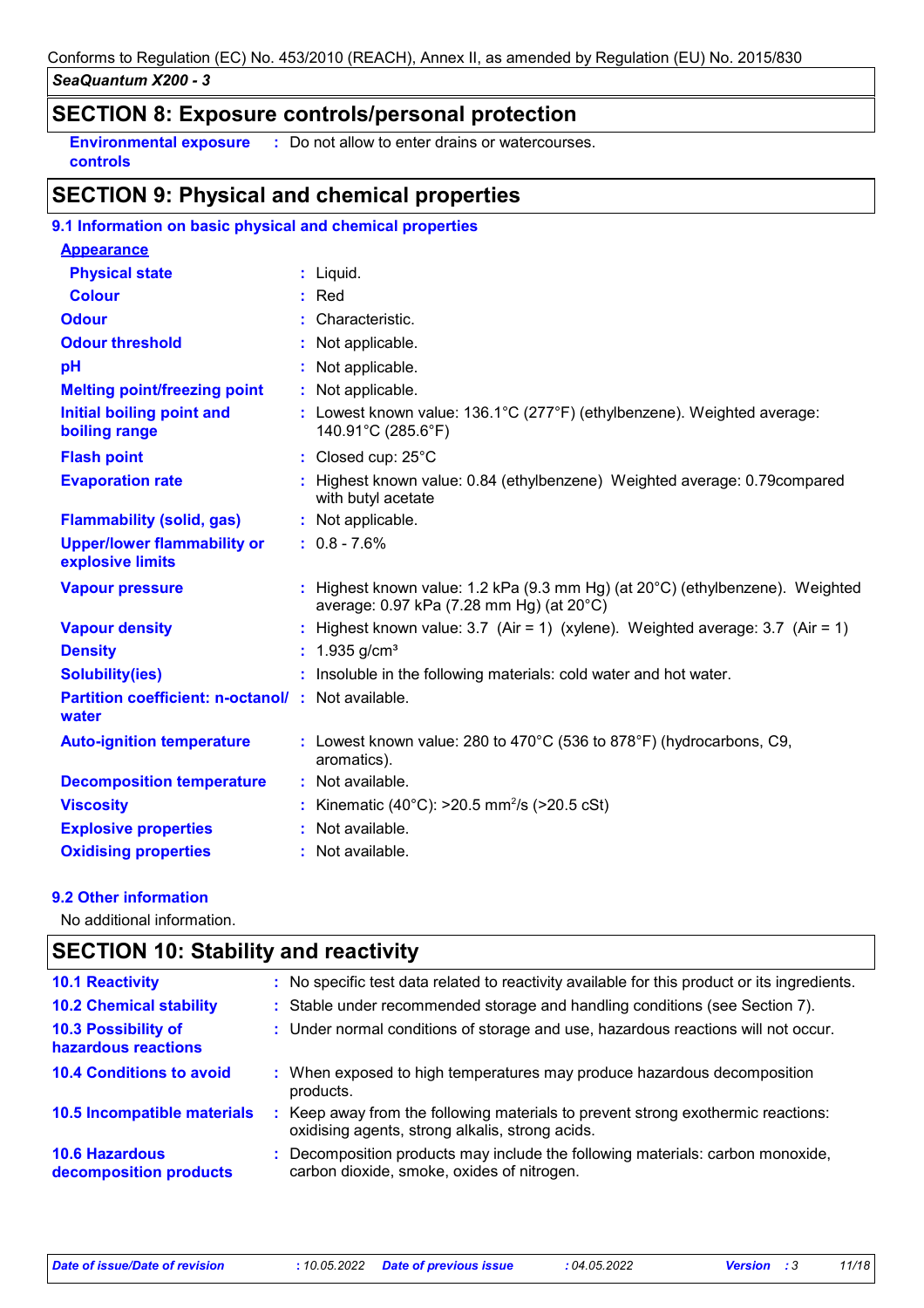## **SECTION 11: Toxicological information**

#### **11.1 Information on toxicological effects**

There are no data available on the mixture itself. The mixture has been assessed following the conventional method of the CLP Regulation (EC) No 1272/2008 and is classified for toxicological properties accordingly. See Sections 2 and 3 for details.

Exposure to component solvent vapour concentrations in excess of the stated occupational exposure limit may result in adverse health effects such as mucous membrane and respiratory system irritation and adverse effects on the kidneys, liver and central nervous system. Solvents may cause some of the above effects by absorption through the skin. Repeated or prolonged contact with the mixture may cause removal of natural fat from the skin, resulting in nonallergic contact dermatitis and absorption through the skin. Ingestion may cause nausea, diarrhea and vomiting.

#### **Acute toxicity**

| <b>Product/ingredient name</b> | <b>Result</b>                    | <b>Species</b> | <b>Dose</b>         | <b>Exposure</b>          |
|--------------------------------|----------------------------------|----------------|---------------------|--------------------------|
| dicopper oxide                 | <b>LC50 Inhalation Dusts and</b> | Rat            | $3.34$ mg/l         | 4 hours                  |
|                                | mists<br>LD50 Oral               | Rat            | 1340 mg/kg          |                          |
| xylene                         | <b>LC50 Inhalation Vapour</b>    | Rat            | $20$ mg/l           | 4 hours                  |
|                                | LD50 Oral                        | Rat            | 4300 mg/kg          |                          |
|                                | <b>TDLo Dermal</b>               | l Rabbit       | 4300 mg/kg          |                          |
| ethylbenzene                   | <b>LC50 Inhalation Vapour</b>    | Rat - Male     | $17.8$ mg/l         | 4 hours                  |
|                                | LD50 Dermal                      | Rabbit         | >5000 mg/kg         | $\blacksquare$           |
|                                | LD50 Oral                        | Rat            | 3500 mg/kg          |                          |
| copper pyrithione              | <b>LC50 Inhalation Dusts and</b> | Rat            | $70 \text{ mg/m}^3$ | 4 hours                  |
|                                | mists                            |                |                     |                          |
|                                | LD50 Dermal                      | Rabbit         | 300 mg/kg           | $\overline{\phantom{0}}$ |
|                                | LD50 Oral                        | Rat            | $200$ mg/kg         |                          |

#### **Acute toxicity estimates**

| <b>Route</b>                 | <b>ATE value</b> |
|------------------------------|------------------|
| l Oral                       | 929.71 mg/kg     |
| Dermal                       | 5556.4 mg/kg     |
| Inhalation (vapours)         | 104.13 mg/l      |
| Inhalation (dusts and mists) | $2.66$ mg/l      |

#### **Irritation/Corrosion**

| <b>Product/ingredient name</b> | <b>Exposure</b>                       | <b>Species</b>                     | <b>Score</b>             | <b>Exposure</b>            | <b>Observation</b> |
|--------------------------------|---------------------------------------|------------------------------------|--------------------------|----------------------------|--------------------|
| dicopper oxide                 | Eyes - Cornea opacity                 | Rabbit                             |                          | 72 hours                   |                    |
|                                | Eyes - Redness of the<br>conjunctivae | Rabbit                             |                          | 48 hours                   |                    |
| xylene                         | Eyes - Mild irritant                  | Rabbit                             |                          | 87 milligrams              |                    |
|                                | Skin - Mild irritant                  | Rat                                | $\overline{\phantom{0}}$ | 8 hours 60<br>Imicroliters |                    |
| zinc oxide                     | Eyes - Mild irritant                  | Rabbit                             |                          | I24 hours 500<br>mg        |                    |
|                                | Skin - Mild irritant                  | Rabbit                             |                          | 24 hours 500<br>lmg        |                    |
| copper pyrithione              | Eyes - Severe irritant                | Mammal -<br>species<br>unspecified | $\overline{\phantom{a}}$ |                            |                    |
|                                | Skin - Irritant                       | Mammal -<br>species<br>unspecified | $\blacksquare$           |                            |                    |

#### **Sensitisation**

| <b>Product/ingredient name</b> | <b>Route of</b><br>exposure | <b>Species</b>                  | <b>Result</b> |
|--------------------------------|-----------------------------|---------------------------------|---------------|
| colophony                      | skin                        | Mammal - species<br>unspecified | Sensitising   |
| <b>Mutagenicity</b>            |                             |                                 |               |

*Date of issue/Date of revision* **:** *10.05.2022 Date of previous issue : 04.05.2022 Version : 3 12/18*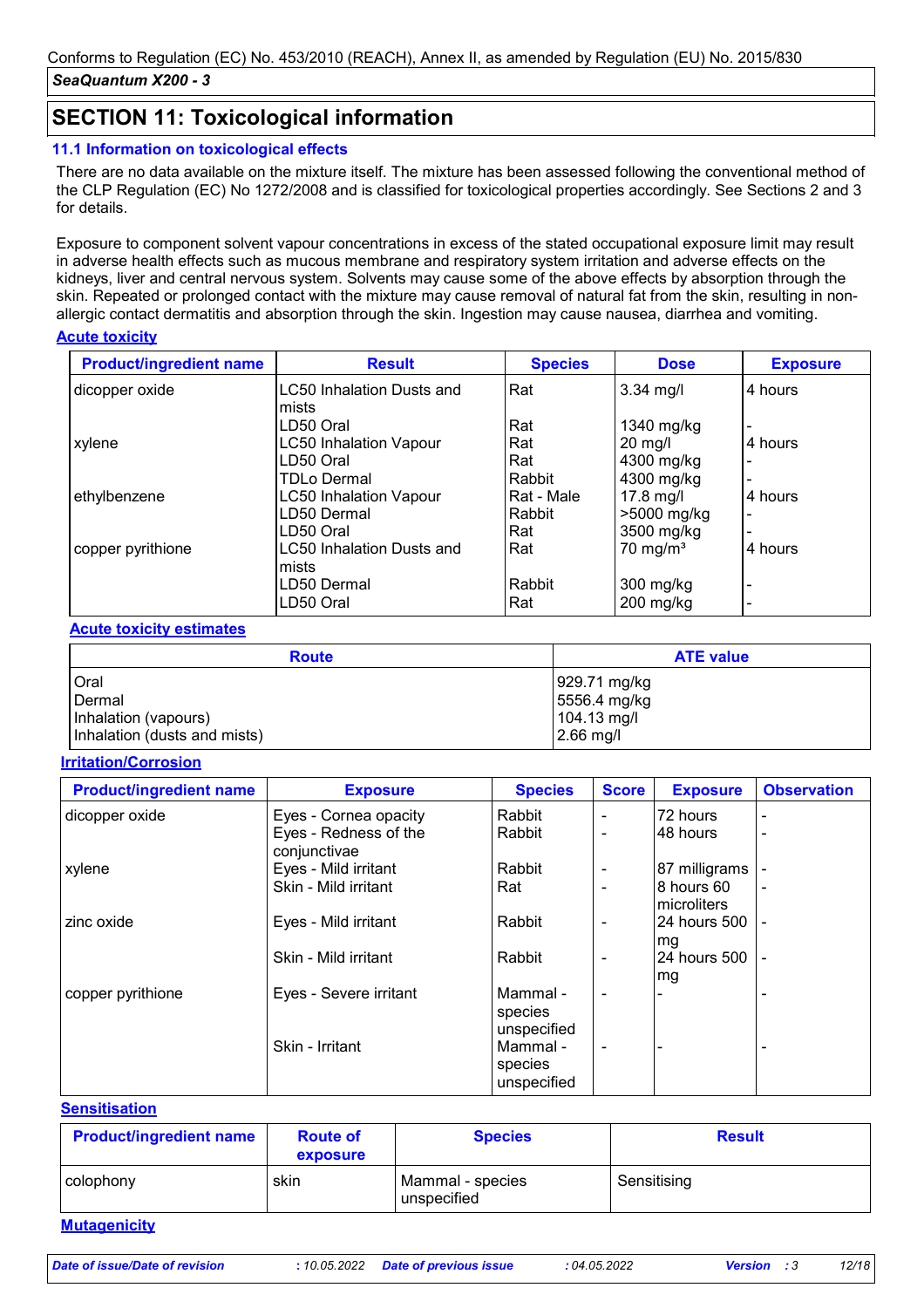## **SECTION 11: Toxicological information**

No known significant effects or critical hazards.

#### **Carcinogenicity**

No known significant effects or critical hazards.

#### **Reproductive toxicity**

| <b>Product/ingredient name</b> | <b>Maternal</b><br>toxicity | <b>Fertility</b> | <b>Developmental</b><br>toxicity | <b>Species</b>                  | <b>Dose</b>                         | <b>Exposure</b> |
|--------------------------------|-----------------------------|------------------|----------------------------------|---------------------------------|-------------------------------------|-----------------|
| copper pyrithione              |                             |                  | lPositive                        | Mammal - species<br>unspecified | Route of<br>exposure<br>lunreported |                 |

**Developmental effects : Fertility effects :**

: No known significant effects or critical hazards.

: No known significant effects or critical hazards.

#### **Specific target organ toxicity (single exposure)**

| <b>Product/ingredient name</b> | <b>Category</b> | <b>Route of</b><br>exposure | <b>Target organs</b>                    |
|--------------------------------|-----------------|-----------------------------|-----------------------------------------|
| xylene                         | Category 3      |                             | Respiratory tract<br><b>lirritation</b> |
| hydrocarbons, C9, aromatics    | Category 3      |                             | Respiratory tract<br>irritation         |
|                                | Category 3      |                             | Narcotic effects                        |
| copper pyrithione              | Category 3      |                             | Respiratory tract<br>irritation         |

#### **Specific target organ toxicity (repeated exposure)**

| <b>Product/ingredient name</b> | <b>Category</b> | <b>Route of</b><br>exposure | <b>Target organs</b> |
|--------------------------------|-----------------|-----------------------------|----------------------|
| ethylbenzene                   | Category 2      |                             | hearing organs       |
| copper pyrithione              | Category 1      |                             | nervous system       |

#### **Aspiration hazard**

| <b>Product/ingredient name</b> | <b>Result</b>                         |
|--------------------------------|---------------------------------------|
| xylene                         | <b>ASPIRATION HAZARD - Category 1</b> |
| ethylbenzene                   | <b>ASPIRATION HAZARD - Category 1</b> |
| hydrocarbons, C9, aromatics    | <b>ASPIRATION HAZARD - Category 1</b> |

**Other information :**

: None identified.

## **SECTION 12: Ecological information**

#### **12.1 Toxicity**

There are no data available on the mixture itself. Do not allow to enter drains or watercourses.

The mixture has been assessed following the summation method of the CLP Regulation (EC) No 1272/2008 and is classified for eco-toxicological properties accordingly. See Sections 2 and 3 for details.

| <b>Product/ingredient name</b> | <b>Result</b>                                 | <b>Species</b>                | <b>Exposure</b>     |
|--------------------------------|-----------------------------------------------|-------------------------------|---------------------|
| dicopper oxide                 | Acute LC50 0.075 mg/l Fresh water             | Fish - Danio rerio            | 96 hours            |
|                                | Chronic NOEC 0.001 mg/l                       | Algae                         |                     |
|                                | Chronic NOEC 0.0052 mg/l                      | Algae                         |                     |
| xylene                         | Acute LC50 8500 µg/l Marine water             | Crustaceans - Palaemonetes    | 48 hours            |
|                                |                                               | pugio                         |                     |
|                                | Acute LC50 13400 µg/l Fresh water             | Fish - Pimephales promelas    | 96 hours            |
| ethylbenzene                   | Acute EC50 7700 µg/l Marine water             | Algae - Skeletonema costatum  | 96 hours            |
|                                | Acute EC50 2.93 mg/l                          | Daphnia                       | 48 hours            |
|                                | Acute LC50 4.2 mg/l                           | Fish                          | 96 hours            |
| zinc oxide                     | Acute LC50 1.1 ppm Fresh water                | Fish - Oncorhynchus mykiss    | 96 hours            |
|                                | Chronic NOEC 0.02 mg/l Fresh water            | Algae - Pseudokirchneriella   | 72 hours            |
|                                |                                               | subcapitata - Exponential     |                     |
| Date of issue/Date of revision | <b>Date of previous issue</b><br>: 10.05.2022 | :04.05.2022<br><b>Version</b> | 13/18<br>$\cdot$ :3 |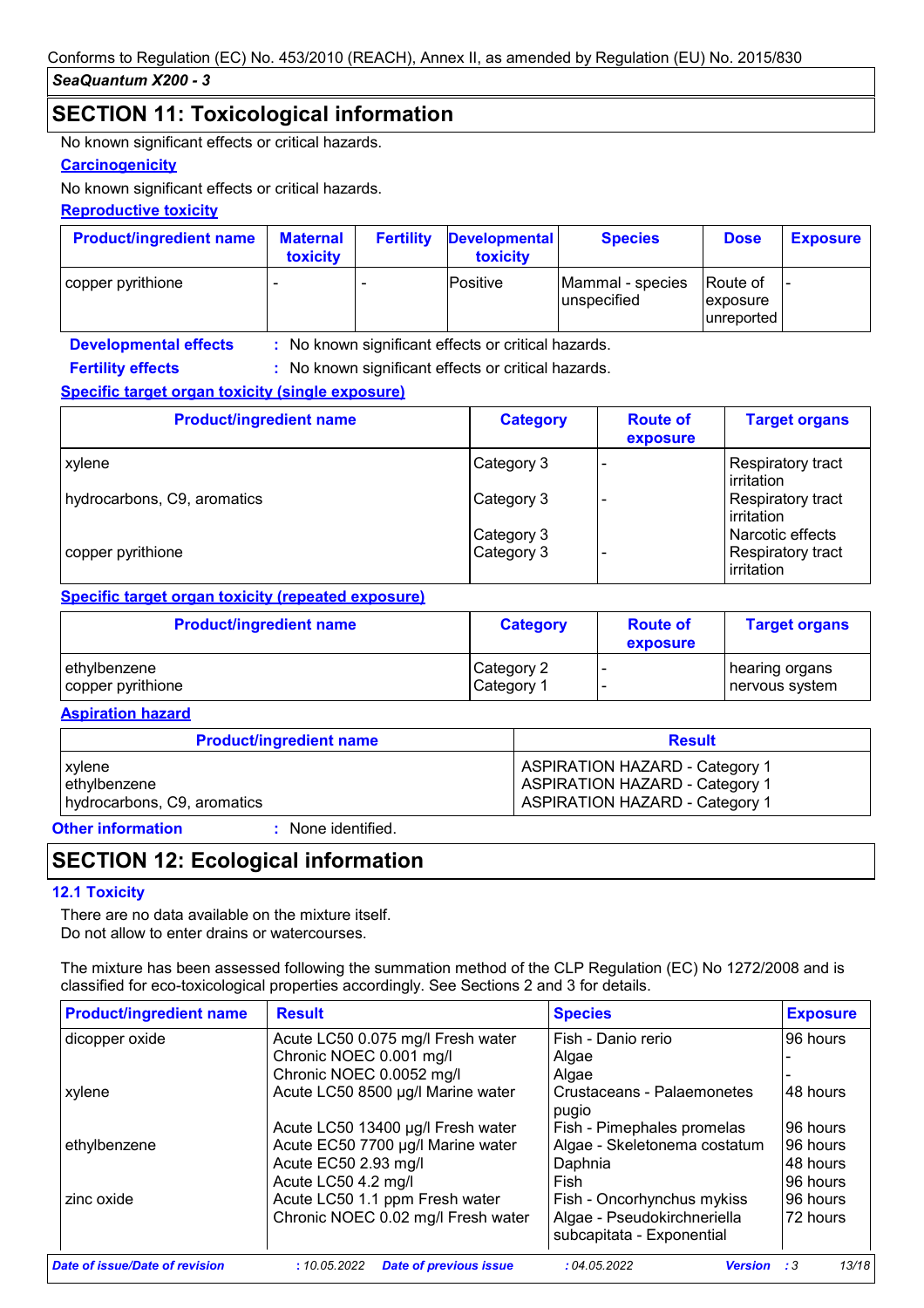## **SECTION 12: Ecological information**

|                                                   |                           | growth phase                 |           |
|---------------------------------------------------|---------------------------|------------------------------|-----------|
| hydrocarbons, C9, aromatics   Acute EC50 <10 mg/l |                           | Daphnia                      | 148 hours |
|                                                   | Acute IC50 <10 mg/l       | Algae                        | 72 hours  |
|                                                   | Acute LC50 <10 mg/l       | Fish                         | 196 hours |
| copper pyrithione                                 | Acute EC50 0.022 mg/l     | Daphnia                      | 48 hours  |
|                                                   | Acute IC50 0.035 mg/l     | Algae                        | 120 hours |
|                                                   | Acute LC50 0.0043 mg/l    | Fish                         | 96 hours  |
|                                                   | Chronic NOEC 0.00046 mg/l | Algae - Skeletonema costatum | 120 hours |

This material is very toxic to aquatic life with long lasting effects.

#### **12.2 Persistence and degradability**

#### Not available.

| <b>Product/ingredient name</b> | <b>Aquatic half-life</b> | <b>Photolysis</b> | Biodegradability |
|--------------------------------|--------------------------|-------------------|------------------|
| dicopper oxide                 |                          |                   | Not readily      |
| <b>xvlene</b>                  |                          |                   | Readily          |
| ethylbenzene                   |                          |                   | Readily          |
| I zinc oxide                   |                          |                   | Not readily      |
| hydrocarbons, C9, aromatics  - |                          |                   | Not readily      |

#### **12.3 Bioaccumulative potential**

| <b>Product/ingredient name</b>  | $LogP_{ow}$ | <b>BCF</b>   | <b>Potential</b> |
|---------------------------------|-------------|--------------|------------------|
| xylene                          | 3.12        | 18.1 to 25.9 | low              |
| ethylbenzene                    | 3.6         |              | low              |
| zinc oxide                      |             | 28960        | high             |
| colophony                       | 1.9 to 7.7  |              | high             |
| hydrocarbons, C9, aromatics   - |             | 10 to 2500   | high             |

| 12.4 Mobility in soil                                   |                  |
|---------------------------------------------------------|------------------|
| <b>Soil/water partition</b><br><b>coefficient (Koc)</b> | : Not available. |
| <b>Mobility</b>                                         | : Not available. |

#### **12.5 Results of PBT and vPvB assessment**

This mixture does not contain any substances that are assessed to be a PBT or a vPvB.

| <b>12.6 Other adverse effects</b><br>: No known significant effects or critical hazards. |  |
|------------------------------------------------------------------------------------------|--|
|------------------------------------------------------------------------------------------|--|

## **SECTION 13: Disposal considerations**

The information in this section contains generic advice and guidance. The list of Identified Uses in Section 1 should be consulted for any available use-specific information provided in the Exposure Scenario(s).

| <b>13.1 Waste treatment methods</b> |                                                                                                                                                                                                                                                                                                                                                                                                                                                                                                                                                      |
|-------------------------------------|------------------------------------------------------------------------------------------------------------------------------------------------------------------------------------------------------------------------------------------------------------------------------------------------------------------------------------------------------------------------------------------------------------------------------------------------------------------------------------------------------------------------------------------------------|
| <b>Product</b>                      |                                                                                                                                                                                                                                                                                                                                                                                                                                                                                                                                                      |
| <b>Methods of disposal</b>          | : The generation of waste should be avoided or minimised wherever possible.<br>Disposal of this product, solutions and any by-products should at all times comply<br>with the requirements of environmental protection and waste disposal legislation<br>and any regional local authority requirements. Dispose of surplus and non-<br>recyclable products via a licensed waste disposal contractor. Waste should not be<br>disposed of untreated to the sewer unless fully compliant with the requirements of<br>all authorities with jurisdiction. |
| <b>Hazardous waste</b>              | $:$ Yes.                                                                                                                                                                                                                                                                                                                                                                                                                                                                                                                                             |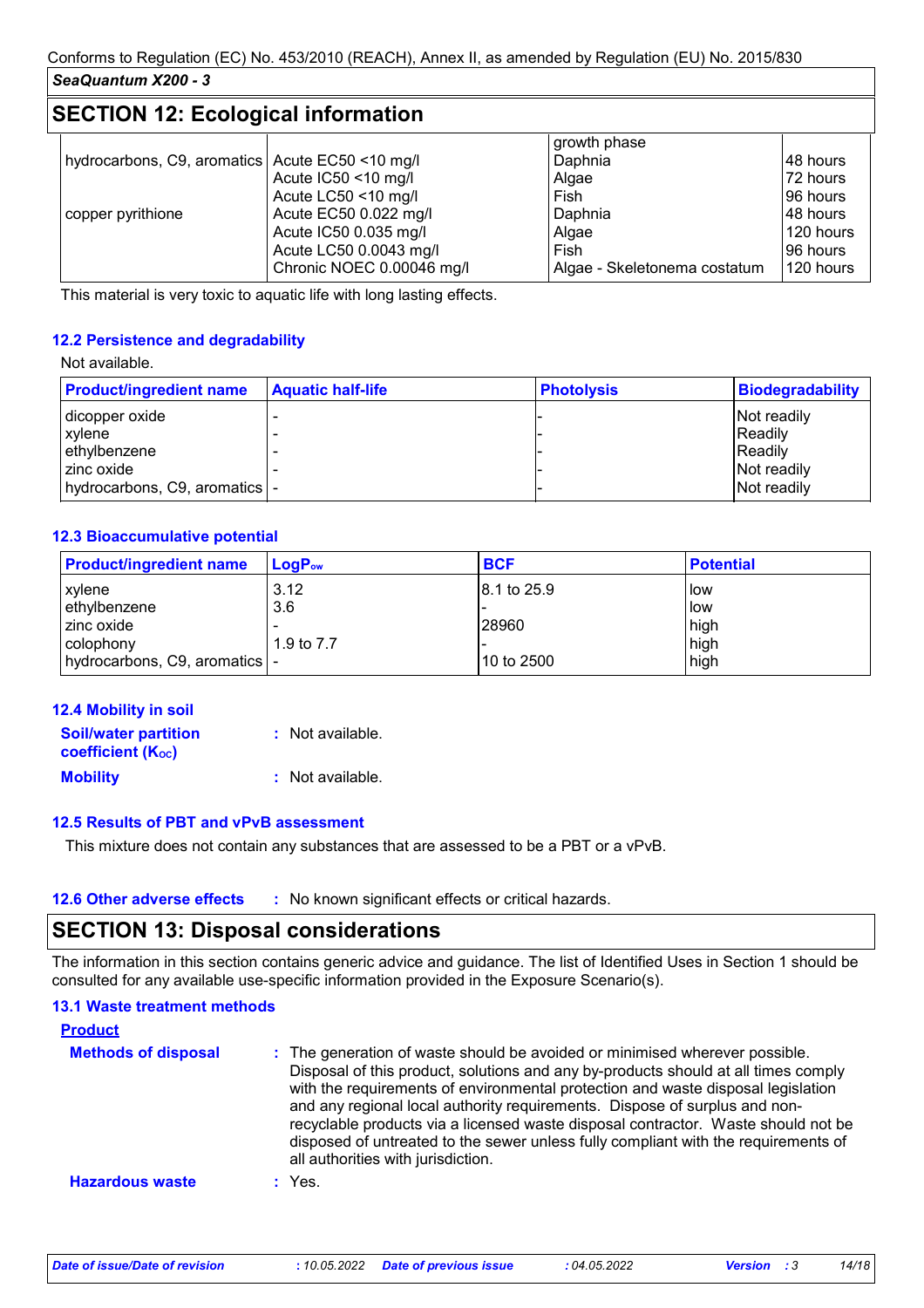| <b>SECTION 13: Disposal considerations</b>                                       |                                                                                                                                                                                                                                                                                                                                                                                                                                                                                                                        |  |
|----------------------------------------------------------------------------------|------------------------------------------------------------------------------------------------------------------------------------------------------------------------------------------------------------------------------------------------------------------------------------------------------------------------------------------------------------------------------------------------------------------------------------------------------------------------------------------------------------------------|--|
| <b>Disposal considerations</b>                                                   | Do not allow to enter drains or watercourses.<br>Dispose of according to all federal, state and local applicable regulations.<br>If this product is mixed with other wastes, the original waste product code may no<br>longer apply and the appropriate code should be assigned.<br>For further information, contact your local waste authority.                                                                                                                                                                       |  |
| <b>European waste catalogue (EWC)</b>                                            |                                                                                                                                                                                                                                                                                                                                                                                                                                                                                                                        |  |
|                                                                                  | The European Waste Catalogue classification of this product, when disposed of as waste, is:                                                                                                                                                                                                                                                                                                                                                                                                                            |  |
| <b>Waste code</b>                                                                | <b>Waste designation</b>                                                                                                                                                                                                                                                                                                                                                                                                                                                                                               |  |
| 08 01 11*                                                                        | Waste paint and varnish containing organic solvents or other dangerous substances                                                                                                                                                                                                                                                                                                                                                                                                                                      |  |
| <b>Packaging</b><br><b>Methods of disposal</b><br><b>Disposal considerations</b> | The generation of waste should be avoided or minimised wherever possible. Waste<br>packaging should be recycled. Incineration or landfill should only be considered<br>when recycling is not feasible.<br>: Using information provided in this safety data sheet, advice should be obtained from                                                                                                                                                                                                                       |  |
|                                                                                  | the relevant waste authority on the classification of empty containers.<br>Empty containers must be scrapped or reconditioned.<br>Dispose of containers contaminated by the product in accordance with local or<br>national legal provisions.                                                                                                                                                                                                                                                                          |  |
| <b>Result</b>                                                                    | European waste catalogue (EWC)                                                                                                                                                                                                                                                                                                                                                                                                                                                                                         |  |
| <b>CEPE Guidelines</b>                                                           | 15 01 10*<br>packaging containing residues of or contaminated by<br>hazardous substances                                                                                                                                                                                                                                                                                                                                                                                                                               |  |
| <b>Special precautions</b>                                                       | : This material and its container must be disposed of in a safe way. Care should be<br>taken when handling emptied containers that have not been cleaned or rinsed out.<br>Empty containers or liners may retain some product residues. Vapour from product<br>residues may create a highly flammable or explosive atmosphere inside the<br>container. Do not cut, weld or grind used containers unless they have been cleaned<br>thoroughly internally. Avoid dispersal of spilt material and runoff and contact with |  |

## **SECTION 14: Transport information**

|                                                | <b>ADR/RID</b>      | <b>ADN</b>                                                 | <b>IMDG</b>                                                                        | <b>IATA</b>                                                                 |  |
|------------------------------------------------|---------------------|------------------------------------------------------------|------------------------------------------------------------------------------------|-----------------------------------------------------------------------------|--|
| 14.1 UN number                                 | <b>UN1263</b>       | <b>UN1263</b>                                              | <b>UN1263</b>                                                                      | <b>UN1263</b>                                                               |  |
| 14.2 UN proper<br>shipping name                | Paint               | Paint                                                      | Paint. Marine pollutant<br>(dicopper oxide)                                        | Paint                                                                       |  |
| <b>14.3 Transport</b><br>hazard class(es)      | 3<br>$\mathbf{Y}_2$ | 3<br>$\bigstar$                                            | 3<br>q                                                                             | 3                                                                           |  |
| <b>14.4 Packing</b><br>group                   | III                 | III                                                        | $\mathbf{III}$                                                                     | $\mathbf{III}$                                                              |  |
| 14.5<br><b>Environmental</b><br><b>hazards</b> | Yes.                | Yes.                                                       | Yes.                                                                               | Yes. The<br>environmentally<br>hazardous substance<br>mark is not required. |  |
| <b>Additional information</b>                  |                     |                                                            |                                                                                    |                                                                             |  |
| <b>ADR/RID</b>                                 | Tunnel code (D/E)   | sizes of ≤5 L or ≤5 kg.<br>Hazard identification number 30 | : The environmentally hazardous substance mark is not required when transported in |                                                                             |  |
| <b>ADN</b>                                     |                     | sizes of ≤5 L or ≤5 kg.                                    | : The environmentally hazardous substance mark is not required when transported in |                                                                             |  |
| <b>Date of issue/Date of revision</b>          | : 10.05.2022        | <b>Date of previous issue</b>                              | :04.05.2022                                                                        | 15/18<br>:3<br><b>Version</b>                                               |  |

soil, waterways, drains and sewers.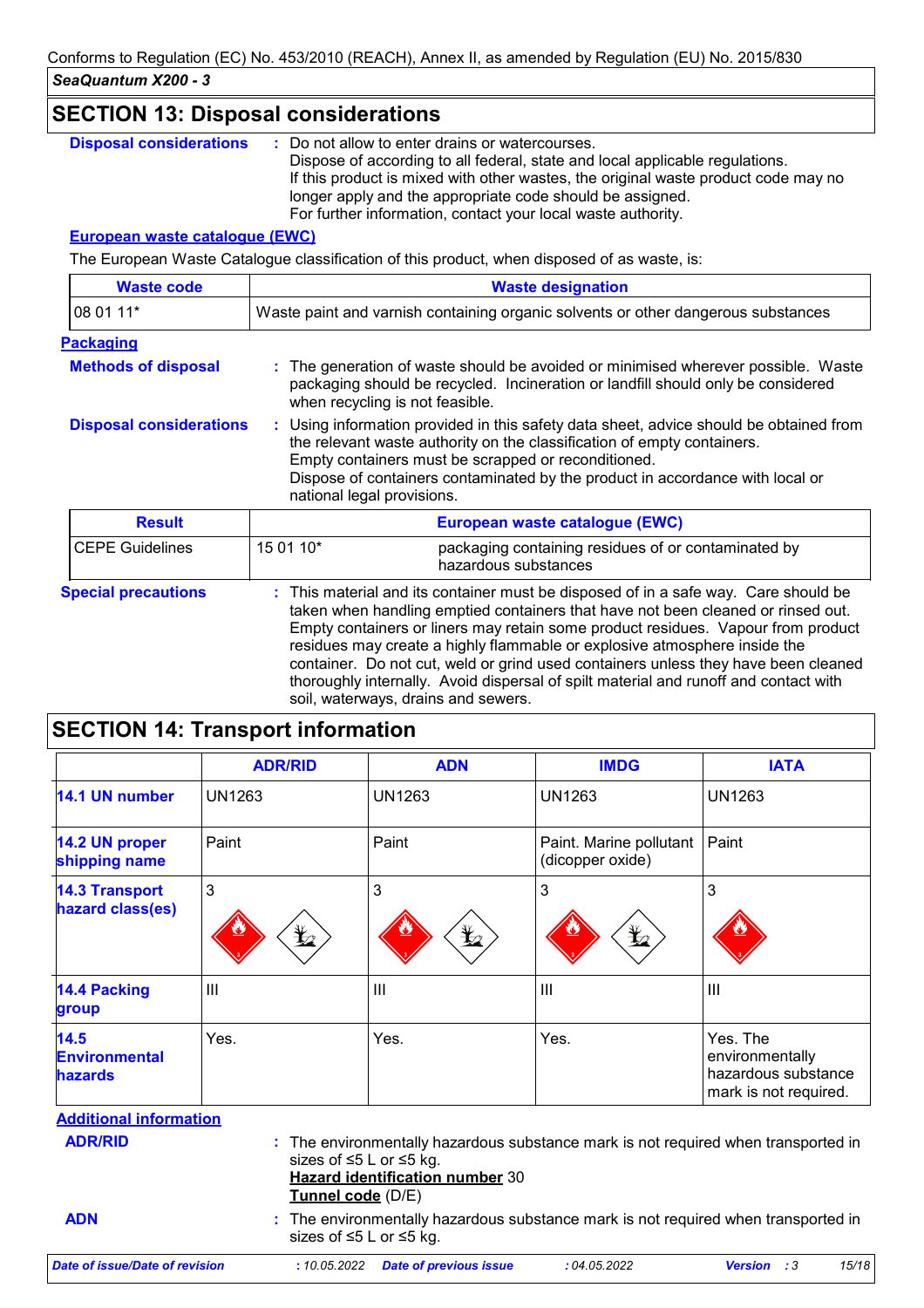## **SECTION 14: Transport information**

| <b>IMDG</b>                                                             | : The marine pollutant mark is not required when transported in sizes of $\leq 5$ L or $\leq 5$ kg.<br><b>Emergency schedules F-E, S-E</b>                                                                         |
|-------------------------------------------------------------------------|--------------------------------------------------------------------------------------------------------------------------------------------------------------------------------------------------------------------|
| <b>IATA</b>                                                             | : The environmentally hazardous substance mark may appear if required by other<br>transportation regulations.                                                                                                      |
| <b>14.6 Special precautions for</b><br>user                             | : Transport within user's premises: always transport in closed containers that are<br>upright and secure. Ensure that persons transporting the product know what to do in<br>the event of an accident or spillage. |
| <b>14.7 Transport in bulk</b><br>according to IMO<br><b>instruments</b> | : Not applicable.                                                                                                                                                                                                  |

## **SECTION 15: Regulatory information**

**15.1 Safety, health and environmental regulations/legislation specific for the substance or mixture EU Regulation (EC) No. 1907/2006 (REACH)**

#### **Annex XIV - List of substances subject to authorisation**

#### **Annex XIV**

None of the components are listed.

**Substances of very high concern**

None of the components are listed.

#### **Annex XVII - Restrictions** : Not applicable.

**on the manufacture, placing on the market and use of certain dangerous substances, mixtures and articles**

#### **Other EU regulations**

| <b>VOC</b> | : The provisions of Directive 2004/42/EC on VOC apply to this product. Refer to the |
|------------|-------------------------------------------------------------------------------------|
|            | product label and/or technical data sheet for further information.                  |

**VOC for Ready-for-Use :** Not applicable.

**Mixture**

## **Europe inventory :** At least one component is not listed.

#### **Ozone depleting substances (1005/2009/EU)**

Not listed.

#### **Prior Informed Consent (PIC) (649/2012/EU)**

Not listed.

#### **Seveso Directive**

This product may add to the calculation for determining whether a site is within the scope of the Seveso Directive on major accident hazards.

#### **National regulations**

- 
- **Industrial use <b>:** The information contained in this safety data sheet does not constitute the user's own assessment of workplace risks, as required by other health and safety legislation. The provisions of the national health and safety at work regulations apply to the use of this product at work.

#### **International regulations**

**Chemical Weapon Convention List Schedules I, II & III Chemicals** Not listed.

## **Montreal Protocol**

Not listed.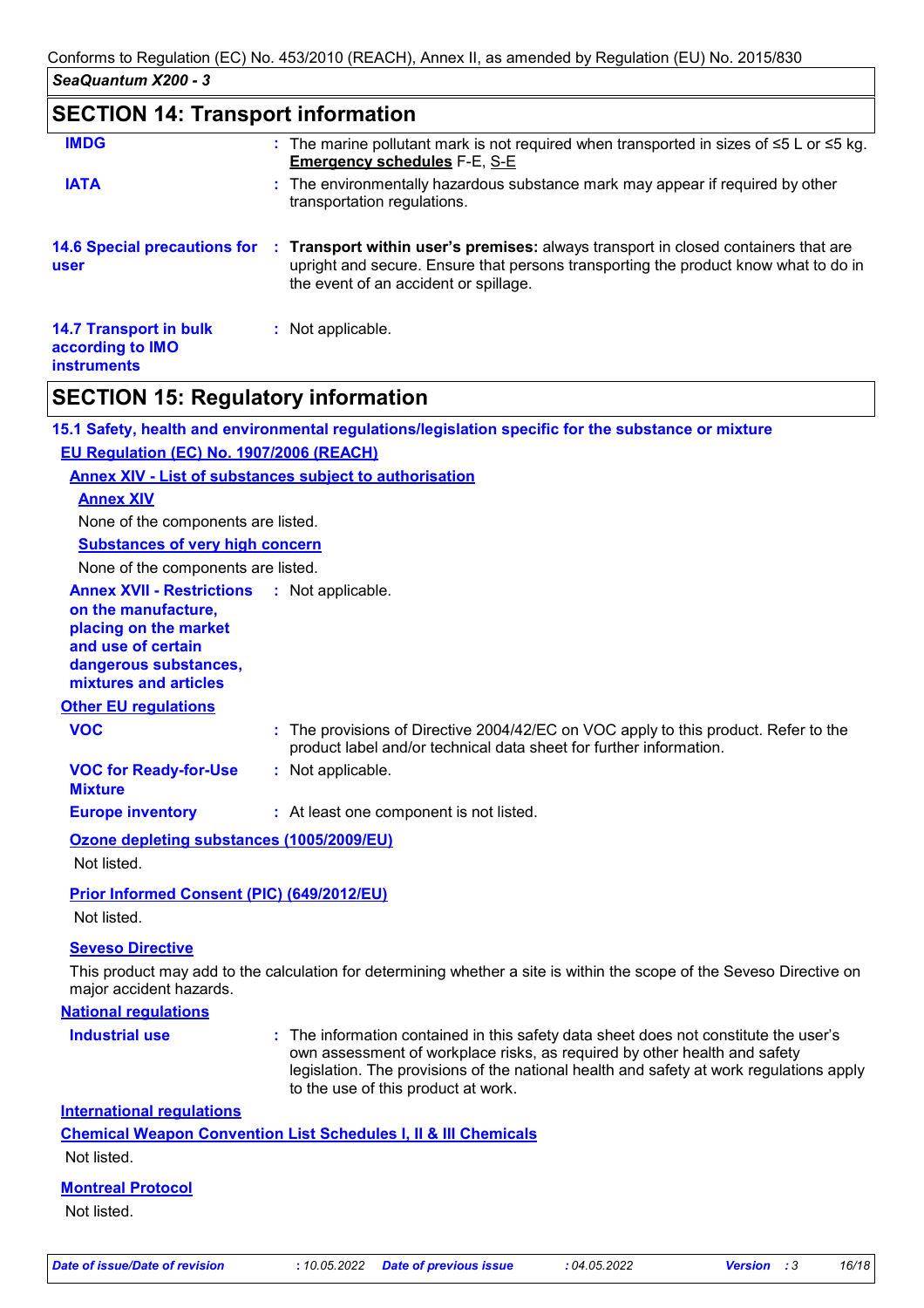## **SECTION 15: Regulatory information**

**Stockholm Convention on Persistent Organic Pollutants**

Not listed.

**Rotterdam Convention on Prior Informed Consent (PIC)**

Not listed.

**UNECE Aarhus Protocol on POPs and Heavy Metals**

Not listed.

| <b>15.2 Chemical safety</b> | : Not applicable. |  |  |
|-----------------------------|-------------------|--|--|
| assessment                  |                   |  |  |

## **SECTION 16: Other information**

 $\nabla$  Indicates information that has changed from previously issued version.

| <b>Abbreviations and</b> | $:$ ATE = Acute Toxicity Estimate                                                           |
|--------------------------|---------------------------------------------------------------------------------------------|
| acronyms                 | CLP = Classification, Labelling and Packaging Regulation [Regulation (EC) No.<br>1272/2008] |
|                          | DMEL = Derived Minimal Effect Level                                                         |
|                          | DNEL = Derived No Effect Level                                                              |
|                          | EUH statement = CLP-specific Hazard statement                                               |
|                          | PBT = Persistent, Bioaccumulative and Toxic                                                 |
|                          | PNEC = Predicted No Effect Concentration                                                    |
|                          | <b>RRN = REACH Registration Number</b>                                                      |
|                          | vPvB = Very Persistent and Very Bioaccumulative                                             |

#### **Procedure used to derive the classification according to Regulation (EC) No. 1272/2008 [CLP/GHS]**

| <b>Classification</b>            | <b>Justification</b>  |  |  |
|----------------------------------|-----------------------|--|--|
| Flam. Liq. 3, H226               | On basis of test data |  |  |
| Acute Tox. 4, H302               | Calculation method    |  |  |
| Acute Tox. 4, H332               | Calculation method    |  |  |
| Skin Irrit. 2, H315              | Calculation method    |  |  |
| Eye Dam. 1, H318                 | Calculation method    |  |  |
| Skin Sens. 1, H317               | Calculation method    |  |  |
| STOT RE 2, H373 (nervous system) | Calculation method    |  |  |
| Aquatic Acute 1, H400            | Calculation method    |  |  |
| Aquatic Chronic 1, H410          | Calculation method    |  |  |

#### **Full text of abbreviated H statements**

| <b>Date of issue/Date of revision</b> | : 10.05.2022 | <b>Date of previous issue</b>                                      | :04.05.2022 | :3<br><b>Version</b>                                     | 17/18 |
|---------------------------------------|--------------|--------------------------------------------------------------------|-------------|----------------------------------------------------------|-------|
| H400                                  |              | Very toxic to aquatic life.                                        |             |                                                          |       |
| H373                                  |              | exposure.                                                          |             | May cause damage to organs through prolonged or repeated |       |
|                                       |              | Causes damage to organs through prolonged or repeated<br>exposure. |             |                                                          |       |
| H361d<br>H372                         |              | Suspected of damaging the unborn child.                            |             |                                                          |       |
| H336                                  |              | May cause drowsiness or dizziness.                                 |             |                                                          |       |
| H335                                  |              | May cause respiratory irritation.                                  |             |                                                          |       |
| H332                                  |              | Harmful if inhaled.                                                |             |                                                          |       |
| H330                                  |              | Fatal if inhaled.                                                  |             |                                                          |       |
| H319                                  |              | Causes serious eye irritation.                                     |             |                                                          |       |
| H318                                  |              | Causes serious eye damage.                                         |             |                                                          |       |
| H317                                  |              | May cause an allergic skin reaction.                               |             |                                                          |       |
| H315                                  |              | Causes skin irritation.                                            |             |                                                          |       |
| H312                                  |              | Harmful in contact with skin.                                      |             |                                                          |       |
| H311                                  |              | Toxic in contact with skin.                                        |             |                                                          |       |
| H304                                  |              | May be fatal if swallowed and enters airways.                      |             |                                                          |       |
| H302                                  |              | Harmful if swallowed.                                              |             |                                                          |       |
| H <sub>301</sub>                      |              | Toxic if swallowed.                                                |             |                                                          |       |
| H <sub>226</sub>                      |              | Flammable liquid and vapour.                                       |             |                                                          |       |
| H <sub>225</sub>                      |              | Highly flammable liquid and vapour.                                |             |                                                          |       |